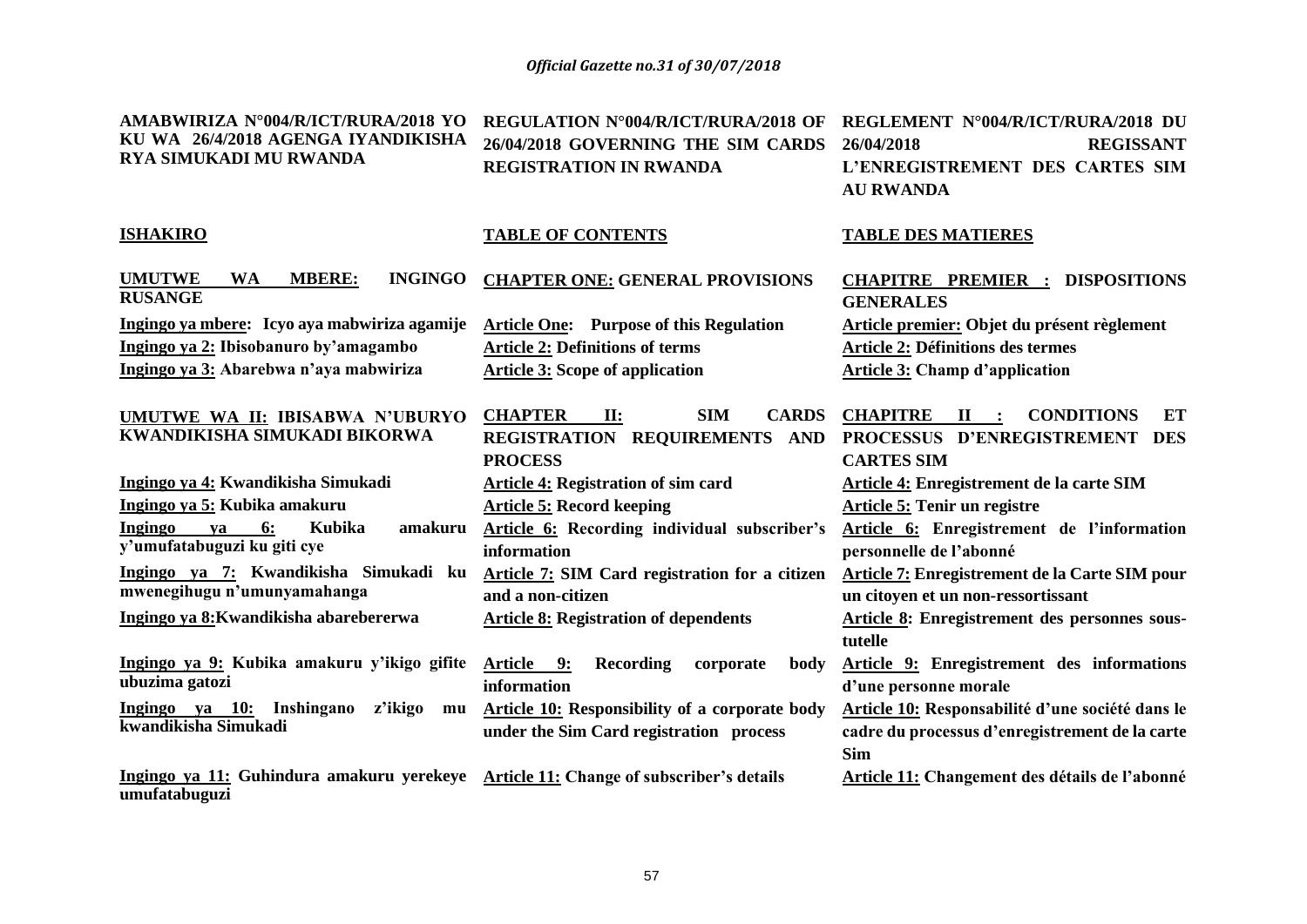**n'uhagarariye undi**

**Ingingo ya 12: Kubuza iyandikisha rikozwe** 

**Article 12: Interdiction d'enregistrement par procuration**

| UMUTWE WA III: GUHEREREKANYA,<br><b>SIMUKADI</b><br><b>N'IZINDI</b><br><b>KWANDUKUZA</b><br>NGAMBA Z'UMUTEKANO                                                                       | <b>CHAPTER</b><br><b>TRANSFER,</b><br>III:<br><b>DEREGISTRATION</b><br><b>THE</b><br><b>SIM</b><br>OF<br><b>CARD AND OTHER SAFETY MEASURES</b>                               | <b>CHAPITRE</b><br>III:<br><b>TRANSFERT,</b><br>DESENREGISTREMENT DE LA CARTE<br>SIM ET AUTRES MESURES DE SECURITE                                                                                    |
|--------------------------------------------------------------------------------------------------------------------------------------------------------------------------------------|------------------------------------------------------------------------------------------------------------------------------------------------------------------------------|-------------------------------------------------------------------------------------------------------------------------------------------------------------------------------------------------------|
| Ingingo ya 13: Guhererekanya Simukadi<br>Ingingo ya 14 : Kwiyandukuzaho simukadi no<br>kuyegurira uzayikoresha mushya<br>Ingingo ya 15 : Igihe cyo kubika amafishi<br>y'ukwiyemerera | <b>Article 13: Transfer of SIM Cards</b><br>Article 14: Deregistration of Sim Card and<br>transfer to the new user<br>Article 15: Period of keeping transfer consent<br>form | Article 13 : Transfert de cartes SIM<br>Article 14 : Le dés-enregistrement de Carte Sim<br>et le transfert au nouvel utilisateur<br>Article 15 : Période de garder les formulaires de<br>consentement |
| Ingingo ya 16 : Guhinduza Simu<br>Ingingo ya 17: Ishyirwaho ry'ububiko rusange<br>bw'amakuru<br>bw'Intumwa<br>asangiwe<br>y'Uwahawe uruhushya                                        | <b>Article 16 : SIM swap</b><br>Article 17: Establishment of a central shared<br><b>Agent database</b>                                                                       | <b>Article 16 : Permutation du SIM</b><br>Article 17: Création d'une base de données<br>centrale d'Agent partagée                                                                                     |
| Ingingo ya 18 : Kugenzura<br>Simukadi<br>yandikishijwe ku ndangamuntu<br>Ingingo ya 19 : Kwandikisha nomero<br>nshyashya ku mufatabuguzi usanzwe                                     | Article 18: Verification of SIM card registered<br>under the ID<br>Article 19: Registering a new number to an<br>existing subscriber                                         | Article 18 : Vérification de la carte SIM<br>enregistrée sous la carte d'identité<br>Article 19 : Enregistrement d'un nouveau<br>numéro à un abonné existant                                          |
| Ingingo ya 20: Umubare ntarengwa wa<br><b>Simukadi</b><br>Ingingo ya 21: Uburyo bukurikizwa mu Article 21: SIM Card Deregistration process<br>kwandukuza Simukadi                    | Article 20: Limitation of number of SIM cards                                                                                                                                | Article 20: Limitation du nombre de cartes SIM<br>Article 21: Processus de désenregistrement de<br>la carte SIM                                                                                       |
| Ingingo ya 22: Ihuzwa hagati y'ububiko<br>bw'amakuru bw'ikigo cy'itumanaho rikoresha<br>telefoni ngendanwa na NIDA                                                                   | Article 22: Synchronization between mobile<br>telecom operator database and NIDA                                                                                             | Article 22: Synchronisation entre la base de<br>données des opérateurs mobiles et NIDA                                                                                                                |
| UMUTWE WA IV : IMIKORESHEREZE<br>Y'UBUBIKO BW'AMAKURU BW'IKIGO<br><b>CY'ITUMANAHO</b>                                                                                                | <b>THE</b><br><b>CHAPTER</b><br>IV:<br><b>DATABASE USE</b>                                                                                                                   | OPERATOR'S CHAPITRE IV : UTILISATION DE LA BASE<br><b>DES DONNEES DE L'OPERATEUR</b>                                                                                                                  |
| Inshingano<br>z'uwahawe<br>Ingingo ya 23:<br>uruhushya ku birebana no gushyiraho no gufata                                                                                           | <b>Operator's Database</b>                                                                                                                                                   | Article 23: Responsibility of Licensee in Article 23: Responsabilité du Titulaire de<br>relation to establishment and maintenance of licence en ce qui concerne l'établissement et la                 |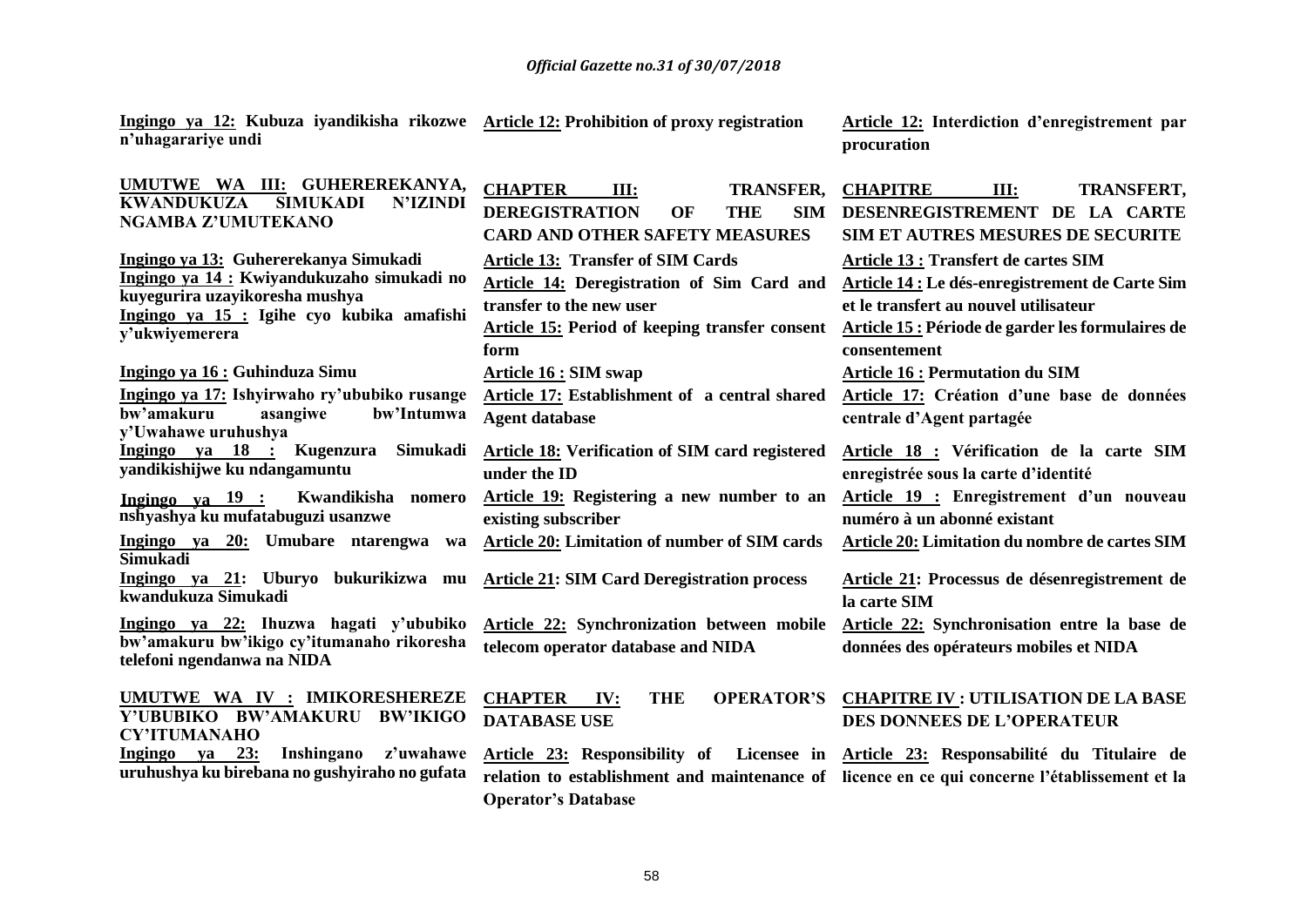| bw'Ikigo<br><b>Ububiko</b><br>bw'amakuru<br>neza<br>cy'Itumanaho                                                    |                                                                                    | maintenance de la Base de données de<br>l'Opérateur                                    |
|---------------------------------------------------------------------------------------------------------------------|------------------------------------------------------------------------------------|----------------------------------------------------------------------------------------|
| Ingingo ya 24: Gukoresha amakuru umuntu Article 24: Use of personal Information<br>yihariye ku giti cye             |                                                                                    | Article 24:<br>Utilisation des<br><b>Informations</b><br>personnelles                  |
| Ingingo ya 25: Uburenganzira bw'Urwego<br>Ngenzuramikorere bwo kugera ku Bubiko<br>bw'amakuru bw'Ikigo cy'itumanaho | <b>Article 25:</b> Access to operator's Database by<br>the Regulatory Authority    | Article 25: Accès par l'Autorité de Régulation à<br>la base des données de l'opérateur |
| ya 26: Kugera<br>makuru<br>ku<br>Ingingo<br>y'abafatabuguzi bikozwe n'abandi bantu                                  | Article 26: Access to subscriber's information<br>by other persons                 | Article 26: Accès aux informations sur les<br>abonnés par d'autres personnes           |
| Ingingo ya 27: Kurinda amakuru no kuyagirira<br>ibanga                                                              | <b>Article 27: Data protection and confidentiality</b>                             | Article 27: Protection et confidentialité des<br>données                               |
| UMUTWE WA V : IGENZURA, IBIHANO<br><b>NGENZURAMIKORERE N'UBUJURIRE</b>                                              | <b>CHAPTER V: INSPECTION, REGULATORY</b><br><b>SANCTIONS AND APPEAL</b>            | <b>CHAPITRE V : INSPECTION, SANCTIONS</b><br>EN MATIERE DE REGULATION ET APPEL         |
| Ingingo ya 28: Igenzura                                                                                             | <b>Article 28: Inspection</b>                                                      | <b>Article 28: Inspection</b>                                                          |
| Ingingo ya 29: Kutubahiriza ibisabwa mu<br>gushyira umufatabuguzi ku muyoboro no<br>kumuvanaho                      | <b>Article 29: Non compliance with activation and</b><br>deactivation requirements | Article 29: Non-respect des<br>conditions<br>d'activation et de désactivation          |
| <b>30:</b><br>Kujuririra<br><b>Ingingo</b><br>va<br><b>Inama</b><br><b>Ngenzuramikorere</b>                         | <b>Article 30:</b> Appeal to the Regulatory Board                                  | <b>Article 30: Interjeter appel auprès du Conseil</b><br>de Régulation                 |
| <b>UMUTWE WA VI: INGINGO ZISOZA</b>                                                                                 | <b>CHAPTER VI: FINAL PROVISIONS</b>                                                | <b>CHAPITRE VI : DISPOSITIONS FINALES</b>                                              |
| Ingingo ya 31: Igihe cy'inzibacyuho                                                                                 | <b>Article 31: Transition period</b>                                               | Article 31: Période transitoire                                                        |
| ya 32:<br>Ivanwaho<br>ry'ingingo<br>Ingingo<br>zinyuranyije n'aya mabwiriza                                         | <b>Article 32: Repealing provision</b>                                             | <b>Article 32: Disposition abrogatoire</b>                                             |
| Ingingo ya 33: Igihe aya mabwiriza atangira Article 33: Commencement                                                |                                                                                    | Article 33 : Entrée en vigueur                                                         |

**gukurikizwa**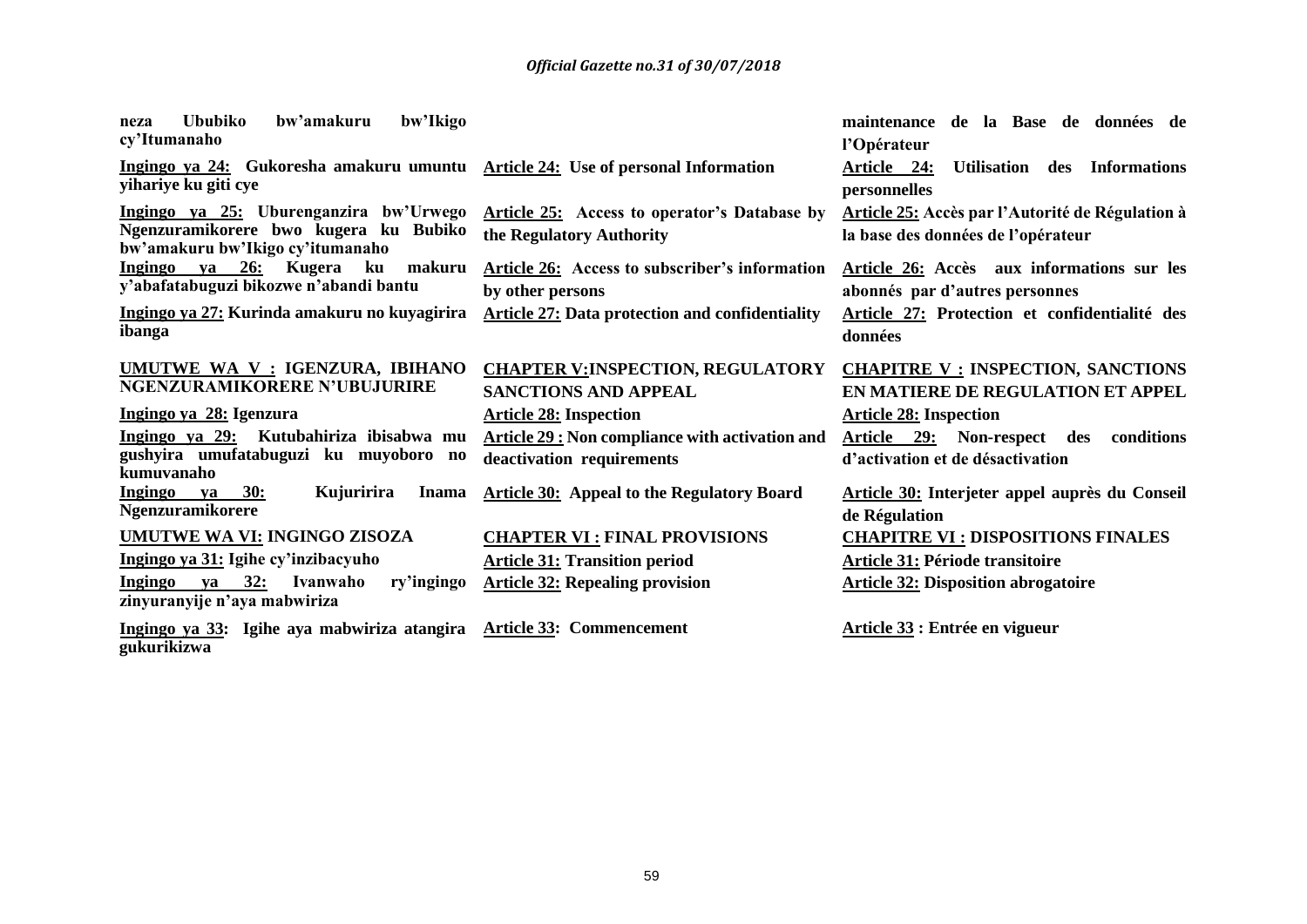#### **AMABWIRIZA N°004/R/ICT/RURA/2018 YO KU WA 26/04/2018 AGENGA IYANDIKISHA RYA SIMUKADI MU RWANDA**

#### **Inama Ngenzuramikorere;**

Ishingiye ku itegeko n<sup>o</sup> 22/2012 ryo ku wa 15/06/2012 rigena itangazwa, imenyekanisha n'ikurikizwa by'inyandiko za Leta;

Ishingiye ku Itegeko nº 09/2013 ryo kuwa 01/03/2013 rishyiraho Urwego rw'Igihugu rushinzwe kugenzura imikorere y'inzego zimwe na zimwe z'imirimo ifitiye Igihugu akamaro (RURA) rikanagena inshingano, ububasha, imiterere, n'imikorere byarwo, cyane cyane mu ngingo zaryo iya 2 n'iya 20;

Ishingiye ku Itegeko n° 24/2016 ryo kuwa 18/06/2016 rigenga ikoranabuhanga mu itangazabumenyi n'itumanaho;

Nyuma yo gusuzuma imyanzuro yafatiwe mu nama yerekeye ihuzwa ry'amategeko n'amabwiriza hagamijwe imigendekere myiza y'iyandikisha rya simukadi mu bihugu bifatanyije imishinga y'Umuhora wa Ruguru (NCIP) yabereye i Nairobi, muri Kenya, ku itariki ya 24 n'iya 25 Nzeri 2015;

Ishingiye ku kamaro ko kwandikisha simukadi ku bafatabuguzi bose kugira ngo buri wese ukoresha simukadi abazwe imikoreshereze yayo;

### **26/04/2018 GOVERNING THE SIM CARD REGISTRATIONS IN RWANDA**

#### **The Regulatory Board;**

Pursuant to Law  $n^{\circ}$  22/2012 of 15/06/2012 determining the publication, notification and commencement of official acts;

establishing Rwanda Utilities Regulatory Authority (RURA) and determining its mission, in Article 2 and 20;

Technologies;

Integration projects (NCIP) partner states held in Nairobi, Kenya, on  $24<sup>th</sup>$  to  $25<sup>th</sup>$  September 2015;

Emphasizing the necessity of SIM card registration by all subscribers in order to promote user accountability;

#### **REGULATION N°004/R/ICT/RURA/2018 OF REGLEMENT N°004/R/ICT/RURA/2018 DU 26/04/2018 REGISSANT L'ENREGISTREMENT DES CARTES SIM AU RWANDA**

#### **Le Conseil de Régulation ;**

Vu la loi n<sup>o</sup>22/2012 du 15/2012 déterminant la publication, la notification et l'entrée en vigueur des actes officiels ;

Pursuant to Law n° 09/2013 of 01/03/2013 Vu la loi n° 09/2013 du 01/03/2013 portant powers, organization and functioning, especially (RURA) et déterminant sa mission, ses pouvoirs, création de l'Autorité Rwandaise de régulation de certains Services d'Utilité Publique au Rwanda son organisation et son fonctionnement, spécialement en ses Articles 2 et 20 ;

Pursuant to Law n° 24/2016 of 18/06/2016 Vu la loi n° 24/2016 du 18/06/202016 régissant les governing Information and Communication Technologies de l'Information et de la Communication ;

Considering the recommendations from the Compte tenu des recommandations issues de workshop on harmonization of legal and l'atelier sur l'harmonisation des cadres juridiques regulatory frameworks for effective SIM card et réglementaires pour l'enregistrement effectif des registration within the northern corridor cartes SIM dans les Etats partenaires des projets d'Intégration du Corridor Nord (NCIP) qui s'est tenu à Nairobi au Kenya, du 24 au 25 septembre 2015;

> Soulignant la nécessité d'enregistrement des cartes SIM par tous les abonnés afin de promouvoir la responsabilité des utilisateurs ;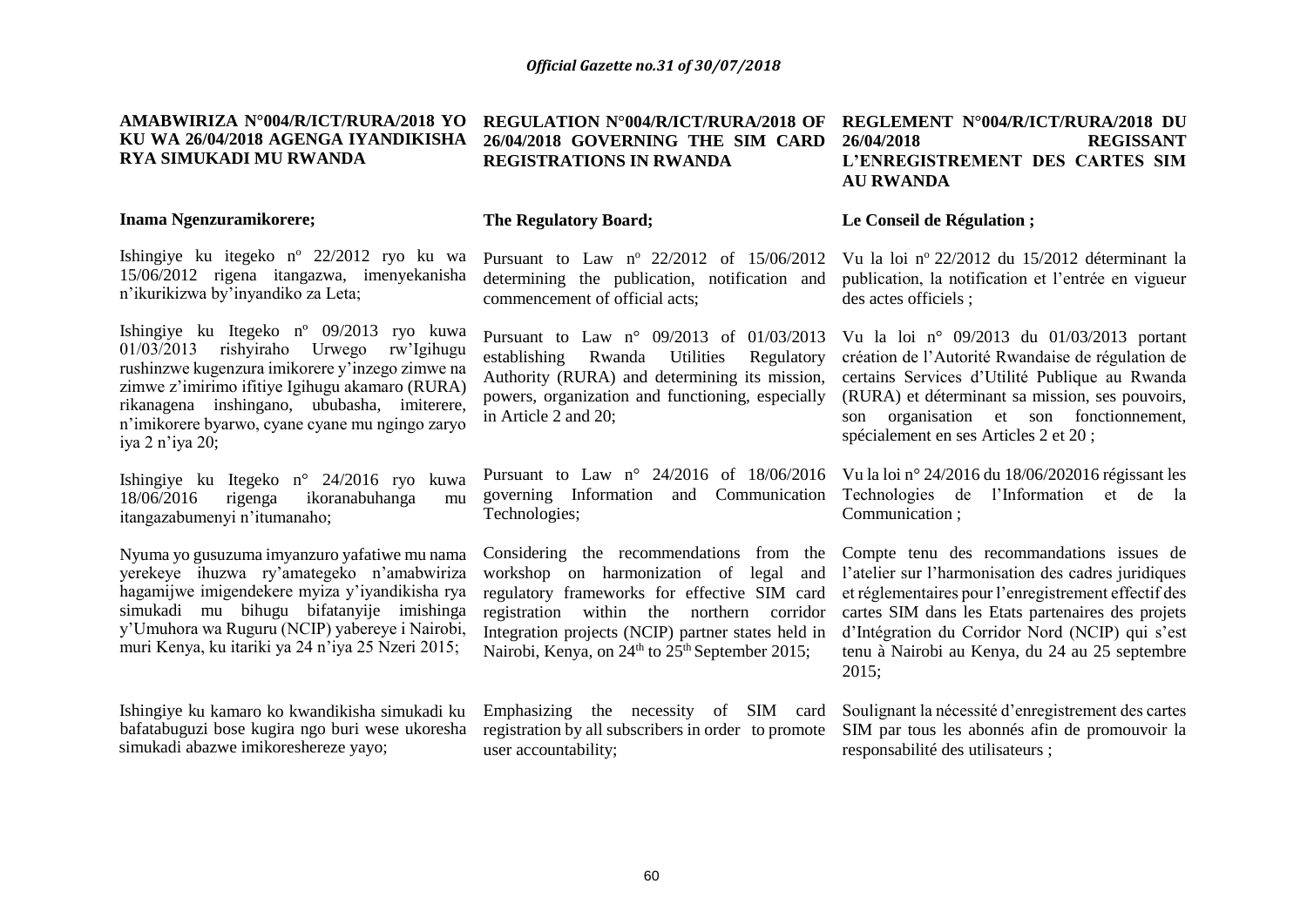| Isubiye ku mabwiriza n° 001/ICT/RURA/2013<br>yerekeye iyandikisha rya Simukadi;<br>Ishingiye ku myanzuro yafatiwe mu nama<br>nyunguranabitekerezo yateranye ku wa 23/06/2017<br>yahuje RURA n'abafatanyabikorwa banyuranye bo<br>muri serivisi z'itumanaho; | Having<br>reviewed<br>regulations<br>n°001/ICT/RURA/2013 on SIM card Registration;<br>Based on the recommendations made during the<br><b>RURA</b><br>and<br>different<br>stakeholders<br>communication sector; | Revu le règlement n° 001 / ICT / RURA / 2013<br>relatif à l'enregistrement des cartes SIM ;<br>Sur base des recommandations faites lors de sa<br>consultative meeting held on 23/06/2017 between réunion consultative tenue le 23/06/2017 entre<br>in RURA et les différents partenaires dans le secteur<br>de communication; |
|-------------------------------------------------------------------------------------------------------------------------------------------------------------------------------------------------------------------------------------------------------------|----------------------------------------------------------------------------------------------------------------------------------------------------------------------------------------------------------------|-------------------------------------------------------------------------------------------------------------------------------------------------------------------------------------------------------------------------------------------------------------------------------------------------------------------------------|
| Imaze kuyasuzuma no kuyemeza mu nama yayo yo<br>ku wa 23/01/2018;                                                                                                                                                                                           | session of 23/01/2018;                                                                                                                                                                                         | Upon due consideration and deliberation in its Après considération et délibération dans sa session<br>du 23/01/2018;                                                                                                                                                                                                          |
| ISHYIZEHO AMABWIRIZA AKURIKIRA                                                                                                                                                                                                                              | <b>HEREBY ISSUES</b><br><b>THE</b><br><b>REGULATION</b>                                                                                                                                                        | FOLLOWING EDICTE LE REGLEMENT SUIVANT                                                                                                                                                                                                                                                                                         |
| <b>MBERE:</b><br><b>INGINGO</b><br><b>UMUTWE</b><br><b>WA</b><br><b>RUSANGE</b>                                                                                                                                                                             | <b>CHAPTER ONE: GENERAL PROVISIONS</b>                                                                                                                                                                         | <b>CHAPITRE PREMIER :</b><br><b>DISPOSITIONS</b><br><b>GENERALES</b>                                                                                                                                                                                                                                                          |
|                                                                                                                                                                                                                                                             |                                                                                                                                                                                                                |                                                                                                                                                                                                                                                                                                                               |
| Ingingo ya mbere: Icyo aya mabwiriza agamije                                                                                                                                                                                                                | <b>Article one: Purpose of this Regulation</b>                                                                                                                                                                 | Article premier : Objet du présent règlement                                                                                                                                                                                                                                                                                  |
| Aya mabwiriza agamije gushyiraho ingamba<br>Simukadi<br>kwandikisha<br>n'uburyo<br>bwo<br>z'abafatabuguzi bose ba telefoni ngendanwa mu<br>Rwanda.                                                                                                          | The purpose of this Regulation is to put in place<br>mechanisms and process for registration of SIM<br>Cards of all mobile telephone subscribers in<br>Rwanda.                                                 | Le présent Règlement a pour objet de mettre en<br>place des mécanismes et des processus<br>d'enregistrement des cartes SIM de tous les<br>abonnés au téléphone mobile au Rwanda.                                                                                                                                              |
| Ingingo ya 2: Ibisobanuro by'amagambo                                                                                                                                                                                                                       | <b>Article 2: Definition of terms</b>                                                                                                                                                                          | <b>Article 2 : Définition des termes</b>                                                                                                                                                                                                                                                                                      |
| Muri aya mabwiriza, amagambo akurikira afite<br>ibisobanuro bikurikira:                                                                                                                                                                                     | For the purpose of this Regulation, the following<br>terms shall have the following meaning:                                                                                                                   | Aux fins du présent règlement, les termes ci-après<br>ont des significations suivantes :                                                                                                                                                                                                                                      |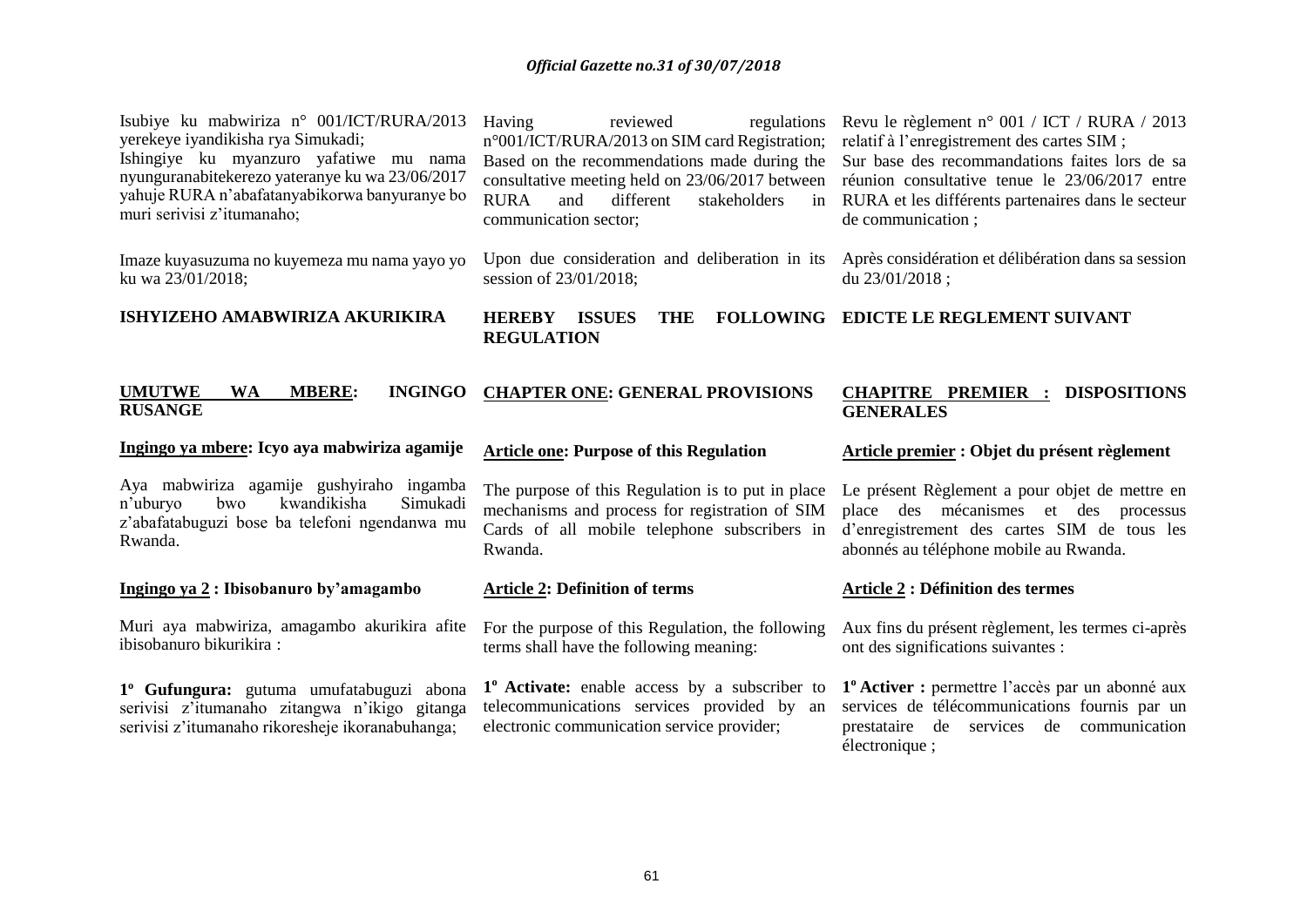| $2^{\circ}$ Ikigo gifite ubuzimagatozi: ishyirahamwe<br>cyangwa itsinda ry'abantu rifite ubuzima gatozi;                                                                                                                   | $2^{\circ}$ Corporate body: organization or a group of $2^{\circ}$ Entité juridique: organisation ou groupe de<br>persons that has Legal personality;                                                  | personnes ayant une personnalité juridique;                                                                                                                                                                     |
|----------------------------------------------------------------------------------------------------------------------------------------------------------------------------------------------------------------------------|--------------------------------------------------------------------------------------------------------------------------------------------------------------------------------------------------------|-----------------------------------------------------------------------------------------------------------------------------------------------------------------------------------------------------------------|
| 3° Itariki y'ikurikizwa: itariki aya mabwiriza<br>atangirira gukurikizwa;                                                                                                                                                  | regulation comes into force;                                                                                                                                                                           | 3° Effective date: the date on which this 3° Date d'entrée en vigueur : date à laquelle le<br>présent règlement entre en vigueur;                                                                               |
| 4° Umwishingizi: umuntu wese, hakurikijwe uko<br>urukiko rubibona, ufite inshingano cyangwa<br>kandi<br>akaba<br>yemewe<br>ugenzura umwana,<br>n'amategeko ko afite ububasha bwo gufata<br>icyemezo mu izina ry'uwo mwana; | 4° Guardian: any person who, in the opinion of<br>the court, has charge or control of the child and is<br>recognized by the law, as having legal capacity to<br>make decision on behalf of that child; | 4° Tuteur: toute personne qui, de l'avis du<br>tribunal, a la charge ou le contrôle de l'enfant et<br>reconnue par la loi comme ayant la capacité<br>juridique de prendre une décision au nom de cet<br>enfant; |
| 5° ID: Indangamuntu;                                                                                                                                                                                                       | 5° ID: National identity Card;                                                                                                                                                                         | 5° ID : Carte d'Identité Nationale ;                                                                                                                                                                            |
| 6° Uwahawe uruhushya: umuntu cyangwa ikigo<br>uruhushya rwo<br>gukoresha<br>serivisi<br>bafite<br>z'itumanaho rya telefoni ngendanwa;                                                                                      | 6° Licensee: a person or an operator who holds a<br>license to operate mobile telecommunication<br>services;                                                                                           | 6° Titulaire de licence : une personne ou un<br>opérateur qui détient une licence pour exploiter des<br>services de télécommunications mobiles ;                                                                |
| NIDA:<br>Ikigo<br>cy'Igihugu<br>$7^{\circ}$<br>Irangamuntu;                                                                                                                                                                | gishinzwe 7° NIDA: National Identification Agency;                                                                                                                                                     | 7° NIDA : Agence Nationale d'Identification;                                                                                                                                                                    |
| 8° Ububiko bw'amakuru bw'ikigo: ububiko<br>bw'amakuru yerekeye umufatabuguzi,<br>burimo<br>amakuru yihariye y'abafatabuguzi;                                                                                               | 8° Operator's database: a subscriber information<br>database, containing the personal data of<br>subscribers;                                                                                          | 8° Base de données de l'opérateur: une base de<br>données d'informations sur les abonnés, contenant<br>des données personnelles des abonnés;                                                                    |
| $9^\circ$<br>Ngenzuramikorere:<br><b>Urwego</b><br>Urwego<br>rw'Igihugu rushinzwe kugenzura<br>imikorere<br>y'inzego zimwe na zimwe z'imirimo ifitiye<br>Igihugu akamaro;                                                  | $9^\circ$<br>Regulatory Authority: Rwanda Utilities<br><b>Regulatory Authority;</b>                                                                                                                    | 9° Autorité de Régulation : Autorité Rwandaise<br>de Régulation de Certains Services d'Utilité<br>Publique;                                                                                                     |
| 10° SIM: Intima iriho amakuru y' umufatabuguzi;                                                                                                                                                                            | 10° SIM: Subscriber Identity Module;                                                                                                                                                                   | 10° SIM : Module d'Identité de l'Abonné;                                                                                                                                                                        |
| 11° Guhinduza SIM: uburyo bwo gusimbuza<br>SIMU indi nshya, ku buryo inomero isanzwe<br>yimukira kuri SIMU nshya;                                                                                                          | existing SIM with a new one, moving the existing<br>number to the new SIM;                                                                                                                             | 11° SIM Swap: the process of replacing an 11° SIM Swap : le processus de remplacement<br>d'une carte SIM existante par une nouvelle, en                                                                         |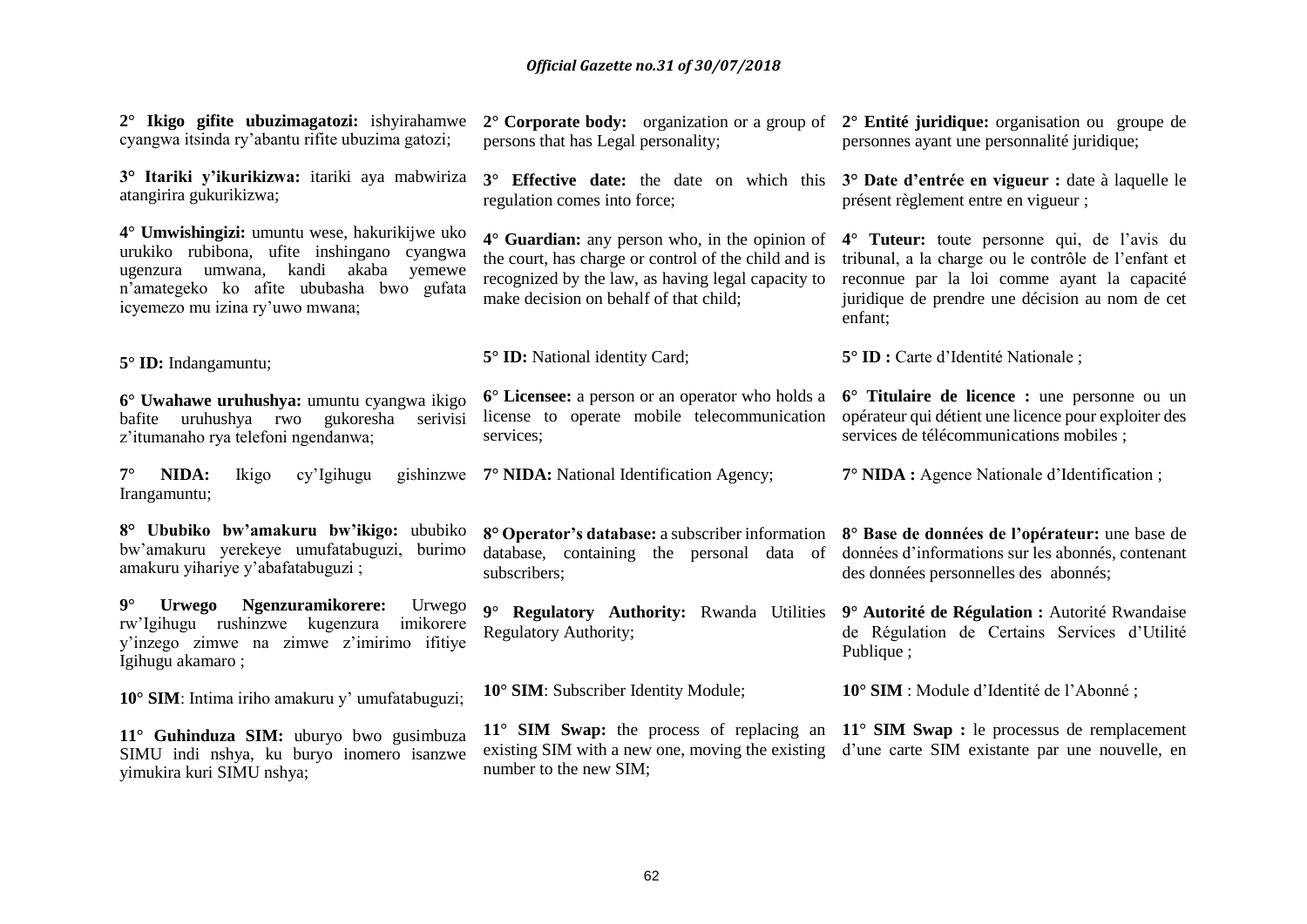**12° Inyandiko z'inzira:** Indangamuntu, urwandiko rw'abajya mu mahanga cyangwa izindi nyandiko z'inzira zifite agaciro zemewe muri Repubulika y'u Rwanda.

#### **Ingingo ya 3 : Abarebwa n'aya mabwiriza**

Aya mabwiriza akurikizwa ku bigo byose byemerewe gutanga serivisi za telefoni ngendanwa n'undi wese utanga serivisi z'itumanaho rikoresheje ikoranabuhanga, hamwe n'abafatabuguzi babyo.

#### **UMUTWE WA II : IBISABWA N'INZIRA ZO KWANDIKISHA SIMUKADI**

#### **Ingingo ya 4: Kwandikisha Simukadi**

Uwahawe uruhushya wese ukorera mu Rwanda agomba, we ubwe cyangwa intumwa ye, kwandikisha abafatabuguzi bose n'abatunze simukadi, akoresheje umuyoboro na serivisi bye, hakurikijwe ibikubiye muri aya mabwiriza.

#### **Ingingo ya 5: Kubika amakuru**

Abahawe impushya bose bagomba kubika All licensees are required to keep records of: amakuru akurikira:

- a. Ibiranga intumwa zabo zose;
- b. Ibisobanuro birambuye bya simukadi zose zagurishijwe;

**12° Travel documents**: ID, passport or any valid travel documents recognized in the Republic of Rwanda.

#### **Article 3: Scope of application**

communications service provider, as well as their subscribers.

#### **CHAPTER II: SIM CARD REGISTRATION PROCESS AND REQUIREMENTS**

#### **Article 4: Registration of sim card**

Any licensee operating in Rwanda shall, by itself or through its agent, register all subscribers and SIM cards holders, using its network and services, in accordance with the provisions of this regulation.

#### **Article 5: Record keeping**

- a. Identification of all its agents;
- b. Details of all SIM cards sold;

déplaçant le numéro existant sur la nouvelle carte SIM ;

**12° Documents de voyage:** Carte d'identité, passeport ou tout document de voyage valide reconnu dans la République du Rwanda.

#### **Article 3: Champ d'application**

This Regulation shall apply to all licensed mobile Le présent Règlement s'applique à tous les operators and any other electronic opérateurs mobiles autorisés et à tout autre prestataire de service de communication électronique ainsi qu'à leurs abonnés .

#### **CHAPITRE II : PROCESSUS ET CONDITIONS D'ENREGISTREMENT DES CARTES SIM**

#### **Article 4: Enregistrement de la carte SIM**

Tout titulaire de licence opérant au Rwanda doit, par lui-même ou à travers son agent, enregistrer tous les abonnés et les titulaires des cartes SIM, en utilisant son réseau et ses services, conformément aux dispositions du présent règlement.

#### **Article 5: Tenir un registre**

Tous les titulaires de licence sont tenus de tenir les informations sur :

- a. L'identification de tous ses agents;
- b. Des détails de toutes les cartes SIM vendues;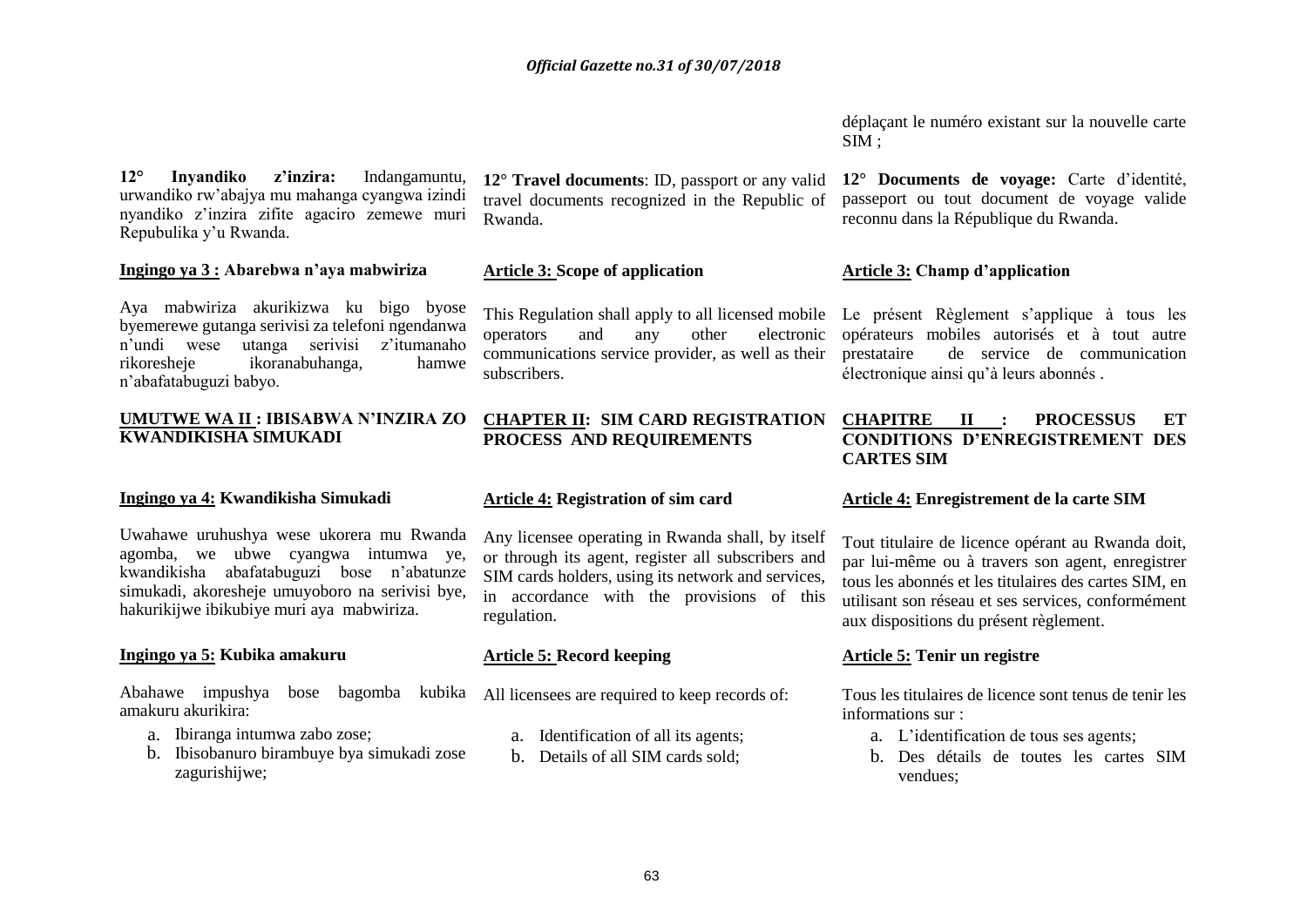- c. Ibiranga abafatabuguzi bose biyandikishije hamwe n'ibyahindutse mu bibaranga;
- d. Ifishi y'ukwiyemerera yashyizweho umukono n'intumwa zabo.

#### **Ingingo ya 6: Kubika amakuru y'umufatabuguzi ku gite cye**

Mu gushyira ku muyoboro Simukadi y'uwahawe uruhushya bisaba kubanza kwandikisha amakuru yihariye y'umufatabuguzi wifuza gukoresha iyo Simukadi.

Amakuru y'umuntu ku giti cye agomba kuba agizwe n'ibi bikurikira:

- a. Amazina yose;
- b. Itariki y'amavuko;
- c.Nomero y'indangamuntu;
- d. Nomero ya telefoni yandikishijwe e.Igitsina.

**Ingingo ya 7: Kwandikisha simukadi ku mwenegihugu n'umunyamahanga**

Kwandikisha umwenegihugu bikorwa n'umukozi wabiherewe uruhushya ushinzwe iyandikisha. Uwiyandikisha agomba kwerekana indangamuntu y'umwimerere kandi utunze simukadi akaba ahibereye.

Umunyamahanga yandikisha simukadi ye yerekanye urwandiko rw'inzira rw'umwimerere rwemewe muri Repubulika y'u Rwanda.

- c. Identification of all registered subscribers and any change made thereto;
- d. Consent form signed by its agents.

#### **Article 6: Recording individual subscriber's Article 6 : Enregistrement d'information information**

subject to the registration of personal information of individual subscriber wishing to use that SIM Card.

Personal information shall include the following:

- a. Full names;
- b. Date of birth;
- c.Identity Card number;
- d. Registered telephone number; e.Sex.

#### **Article 7: SIM Card registration for a citizen and a non-citizen**

The registration of a citizen shall be done by an authorized registration agent equipped with finger print reader device to identity ID Holder. The registration is subject to the presentation of original ID card and physical presence of SIM Card holder.

A non-citizen shall register his SIM Card by presenting an original travel document recognized in Rwanda.

- c. L'identification de tous les abonnés enregistrés et toute modification apportée à ceux-ci;
- d. Le formulaire de consentement signé par ses agents.

# **personnelle de l'abonné**

The activation of the licensee's SIM Card is L'activation de la Carte SIM du titulaire de licence est soumise à l'enregistrement des informations personnelles d'un abonné individuel souhaitant utiliser cette carte SIM.

> Les informations personnelles doivent comprendre ce qui suit :

> > a.Noms complets; b.Date de naissance; c.Numéro de carte d'identité; d.Numéro de téléphone enregistré; e.Sexe.

#### **Article 7 : Enregistrement de la Carte SIM pour un citoyen et un non-ressortissant**

L'enregistrement du citoyen doit être effectué par un agent d'enregistrement agréé. L'enregistrement se fait sur présentation de la Carte d'identité originale et à la présence physique du titulaire de la Carte SIM.

Un étranger doit enregistrer sa carte SIM en présentant son document de voyage original reconnu au Rwanda.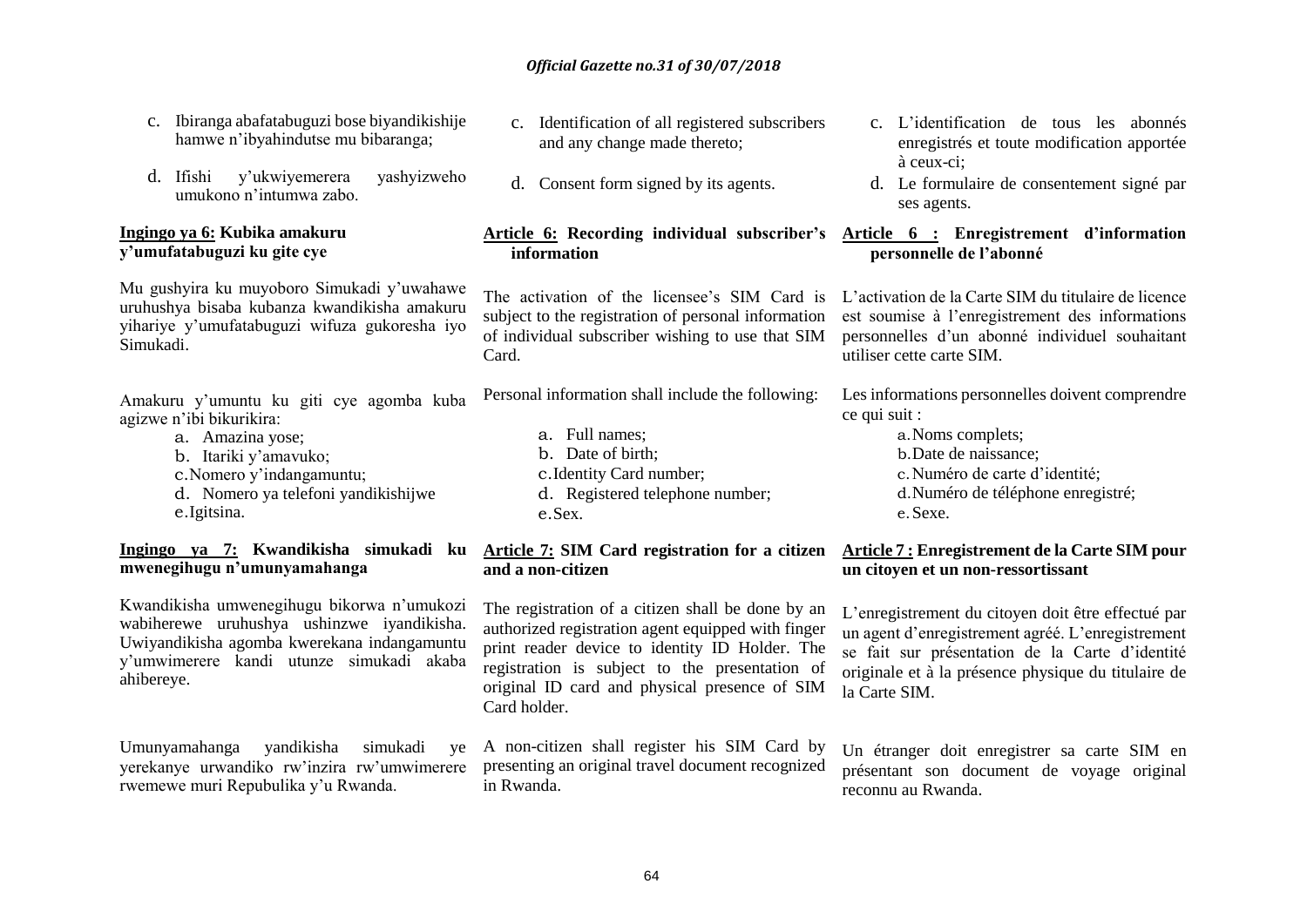Iyandikisha rikoreshwa intoki kandi usaba kwiyandikisha akaba ahibereye.

#### **Ingingo ya 8: Kwandikisha abarebererwa**

Ababyeyi cyangwa abishingizi bafite inyandiko y'ibibaranga bigifite agaciro bandikisha abo bareberera bifashishije inyandiko zabo bwite z'ibibaranga bakurikije uburyo busanzwe bukurikizwa mu kwiyandikisha buteganyijwe muri aya mabwiriza.

#### **Ingingo ya 9: Kubika amakuru y'ikigo gifite ubuzima gatozi**

Ikigo gifite ubuzimagatozi kigomba kwandikisha Simukadi yacyo ku izina ry'ukoresha iyo simukadi cyagwa ku izina ryacyo bwite.

Kugira ngo ikigo cyandikishe Simukadi kigomba gukurikiza ubusabe ku mugaragaro bw'uwifuza kwandikisha bugashyikirizwa uwahawe uruhushya, binyuze mu ibaruwa yashyizweho umukono w'Umuyobozi Mukuru cyangwa undi muntu wese ushinzwe imicungire ya buri munsi y'icyo kigo.

Amakuru n'ibindi bikenewe mu kwandikisha Simukadi y'ikigo bigomba kuba ibi bikurikira:

> a. Kopi mpamo y'icyemezo cy'iyandikisha cyangwa ishingwa ry'ikigo cyangwa itegeko rishyiraho icyo kigo;

subject to physical presence of the applicant.

#### **Article 8: Registration of dependents**

document shall register their dependents under their own identification documents by following normal registration procedures provided in this regulation.

#### Article 9: **Recording corporate information**

The corporate body must request to register its SIM Card under the name of the SIM card user or under its own name.

The SIM Card registration by corporate body is subject to a formal request from the applicant to the licensee, through an official letter duly signed by the chief executive officer or any other person responsible for daily management of the corporate body.

The information and data for the SIM card registration of the corporate body shall be the following:

> a. A certified copy of certificate of registration or incorporation or the law establishing that corporate body;

The registration shall be done manually and is L'enregistrement doit se faire manuellement et exige la présence physique du demandeur.

#### **Article 8 : Enregistrement des personnes sous tutelle**

Parents or guardians having a valid identification Les parents ou les tuteurs ayant un document d'identité valide doivent enregistrer leurs personnes à charge à l'aide de leurs propres documents d'identification conformément aux procédures normales d'enregistrement prévues dans le présent règlement.

#### **Article 9 : Enregistrement des informations d'une personne morale**

La personne morale doit demander d'enregistrer sa carte SIM sous le nom de l'utilisateur de la carte SIM ou sous son propre nom.

L'enregistrement de la carte SIM par une personne morale fait l'objet d'une demande formelle du demandeur au titulaire de licence, par une lettre officielle dûment signé par le directeur général ou toute autre personne responsable de la gestion quotidienne de la personne morale.

Les informations et les données pour l'enregistrement de la carte SIM de la personne morale sont les suivantes:

> a. Une copie certifiée conforme au certificat d'enregistrement ou d'incorporation ou de la loi portant création de cette personne morale ;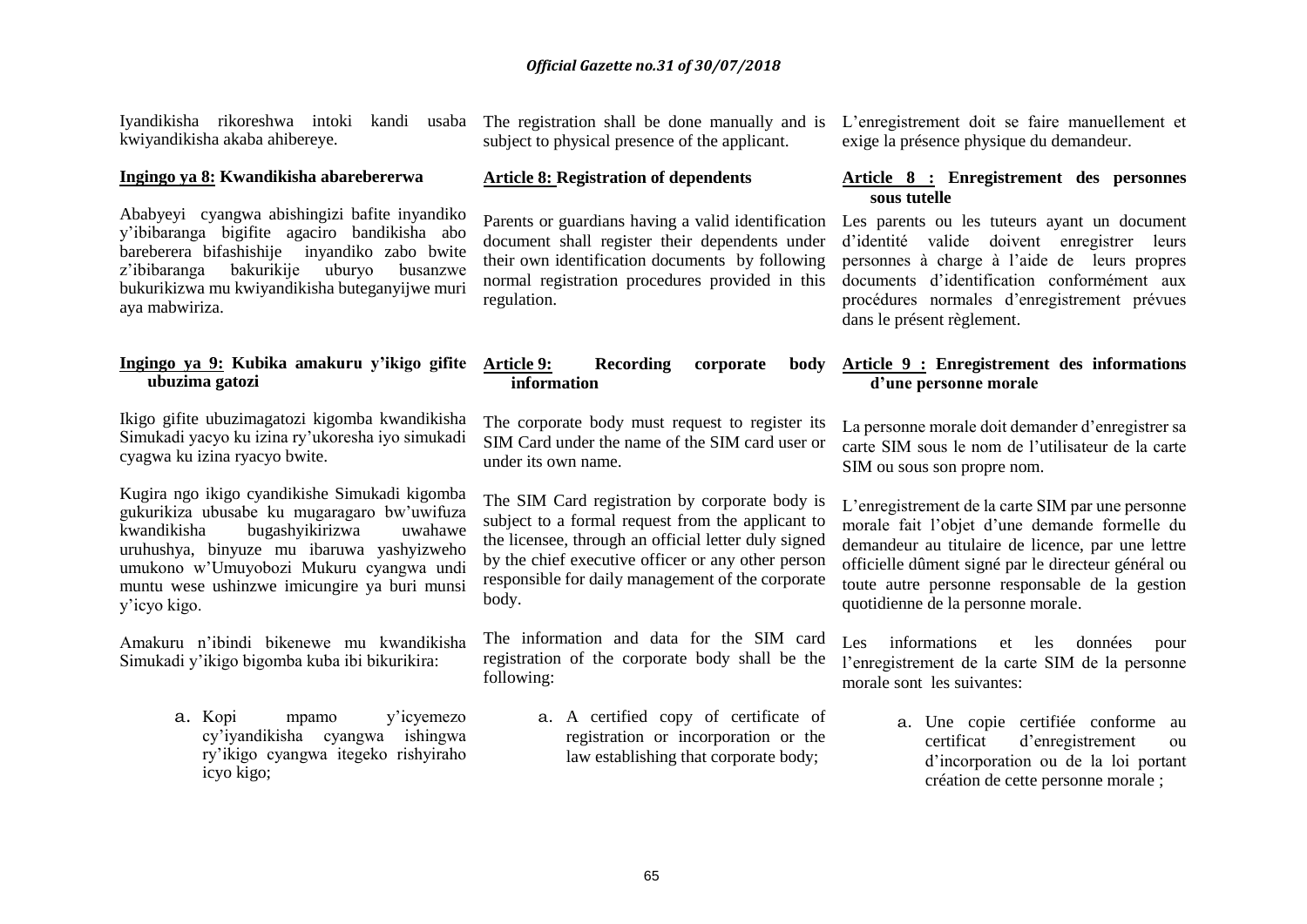b. Nomero z'indangamuntu z'abantu izo simukadi zizandikwaho.

#### **Ingingo ya 10: Inshingano z'ikigo mu kwandikisha Simukadi**

Ibigo bigomba kwishingira ko amakuru byatanze ku wahawe ruhushya yuzuye neza kugira ngo Simukadi yandikishwe. Ibigo bitegetswe kandi kwandukuza Simukadi zisanzwe ku muyoboro mu gihe bisheshwe.

#### **Ingingo ya 11: Guhindura amakuru yerekeye umufatabuguzi**

Mu gihe hagize igihinduka mu mwirondoro watanzwe n'umufatabuguzi, agomba kukimenyesha uwahawe uruhushya mu gihe kitarenze iminsi cumi n'itanu (15) y'ingengabihe y'umwaka kibaye.

Uwahawe uruhushya akosora umwirondoro watanzwe mu iyandikisha ry'uwo mufatabuguzi mu gihe kitarenze iminsi cumi n'itanu (15) nyuma yo kubimenyeshwa n'umufatabuguzi.

#### **Ingingo ya 12: Kubuza iyandikisha rikozwe Article 12: Prohibition of proxy registration n'uhagarariye undi**

Kwandikisha simukadi bikozwe n'uhagarariye undi ntibyemewe.

b. National ID numbers of the actual individuals to whom the required SIM cards will be registered.

#### **Article 10: Responsibility of a corporate body Article 10 : Responsabilité d'une société dans le under Sim Card registration process**

accuracy of the data submitted to the licensee for the purpose of SIM registration. They are also required to deregister active registered SIM Cards upon dissolution.

#### **Article 11: Change of subscriber's details**

#### Where there is a change in any of the details provided by a subscriber, the latter shall inform that change to the licensee within fifteen (15) calendar days following the change.

The licensee shall amend the relevant registration Le titulaire de licence doit modifier les détails details of the subscriber within fifteen (15) calendar days upon receipt of the subscriber's notice.

allowed.

b. Les numéros des Cartes d'Identités nationales des personnes physiques auxquelles les cartes SIM requises seront enregistrées.

### **cadre du processus d'enregistrement de la carte Sim**

Corporate bodies must be accountable for the Les personnes morales doivent être responsables des données soumises au titulaire de licence aux fins de l'enregistrement de la carte SIM. Elles sont également tenues de dés-enregistrer les cartes SIM enregistrées actives lors de leur dissolution.

#### **Article 11 : Changement des détails de l'abonné**

En cas de changement dans l'un des détails fournis par un abonné, celui-ci doit en informer le titulaire de licence dans les quinze (15) jours calendaires suivant dudit changement.

d'enregistrement pertinents de l'abonné dans les quinze (15) jours calendaires suivant la réception de la notification de l'abonné.

#### **Article 12 : Interdiction d'enregistrement par procuration**

The proxy SIM Card registration shall not be L'enregistrement de la carte SIM par procuration n'est pas autorisé.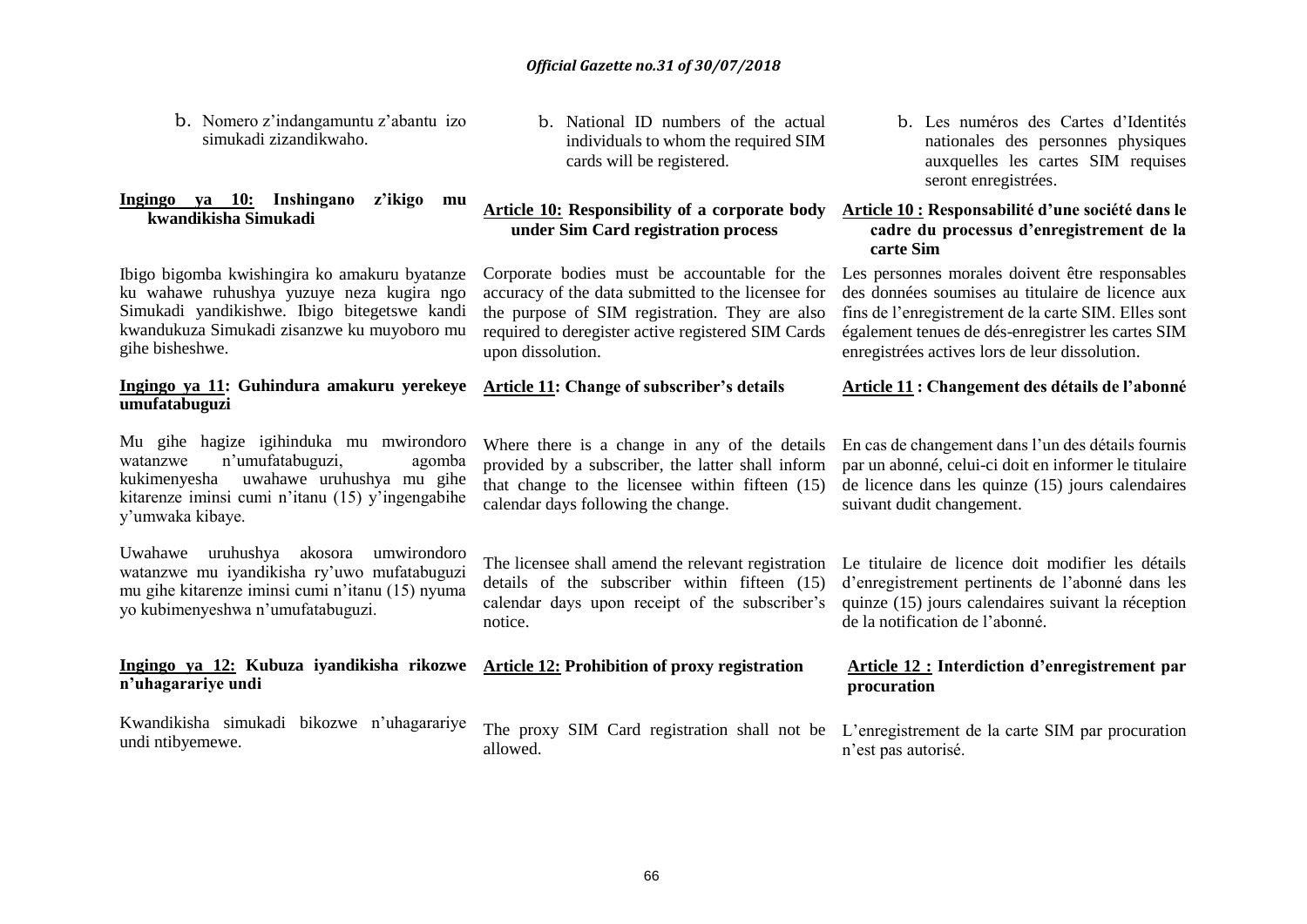#### **UMUTWE WA III: GUHEREREKANYA, KWANDUKUZA SIMUKADI N'IZINDI NGAMBA Z' UMUTEKANO CHAPTER III: TRANSFER, CHAPITRE DEREGISTRATION OF THE CARD AND OTHER SAFETY MEASURES CHAPITRE III : TRANSFERT, DESENREGISTREMENT DE LA CARTE SIM ET AUTRES MESURES DE SECURITE**

#### **Ingingo ya 13: Guhererekanya Simukadi**

Umuntu ahererekanya Simukadi yandikishije mu izina rye abimenyesha uwahawe uruhushya ko yifuza kureka gukoresha Simukadi kandi akegurira inyungu, imikoreshereze n'uburyozwe bw'iyo simukadi undi muntu wihariye.

Uwari usanzwe akoresha simukadi hamwe n'uyeeguriwe, bagomba kuzuza ifishi y'uko babyiyemereye kandi bakayishyiraho umukono maze bakayishyikiriza umukozi ushinzwe iyandikisha uhagarariye uwahawe uruhushya.

#### **Ingingo ya 14 : Kwiyandukuzaho simukadi no kuyegurira uzayikoresha mushya**

Kwiyandukuza bikorwa n'umukozi uhagarariye uwahawe uruhushya amaze kugenzura neza ko Ikarita Ndangamuntu ari iy'uwari usanzwe akoresha simukadi, hanyuma akegurira nomero ya telefoni (MSISDN) uzayikoresha mushya, hakurikijwe uburyo busanzwe bukurikizwa mu iyandikisha buteganyijwe muri aya mabwiriza.

#### **Ingingo ya 15 : Igihe cyo kubika amafishi y'ukwiyemerera**

Uwahawe uruhushya afite inshingano zo kubika amafishi yose y'ukwiyemerera yakoreshejwe mu

#### **Article 13: Transfer of SIM Cards**

A person shall transfer a SIM Card registered in his or her name by informing the licensee that he or she wishes to discontinue the use of the SIM Card and to transfer the benefits, use and liability of the SIM Card to a particular person.

both fill a consent form, and submit it co-signed to the registration agent of the licensee.

#### **Article 14: Deregistration of Sim Card and transfer to the new user**

A deregistration will be made by the agent after confirming that the ID belongs to the previous user and then transfer the telephone number (MSISDN) to the new user, by following normal registration procedures provided in these regulations.

#### **Article 15: Period of keeping transfer consent Article 15 : Période de garder les formulaires de form**

#### **Article 13 : Transfert de cartes SIM**

Une personne doit transférer une carte SIM enregistrée sous son nom en informant le titulaire de licence qu'il souhaite interrompre l'utilisation de la carte SIM et en transférer les avantages, l'utilisation et la responsabilité de la carte SIM à une autre personne donnée.

The previous user together with the new one will L'utilisateur précédent et le nouvel utilisateur doivent remplir un formulaire de consentement et le soumettre cosigné à l'agent d'enregistrement du titulaire de licence.

#### **Article 14 : Le dés-enregistrement de Carte Sim et le transfert au nouvel utilisateur**

Le dés-enregistrement doit être effectuée par l'agent après avoir confirmé que l'identification appartient à l'utilisateur précédent, et transféré ensuite le numéro de téléphone (MSISDN) au nouvel utilisateur, en suivant les procédures d'enregistrement normales prévues dans le présent règlement.

## **consentement**

The licensee has the responsibility to keep all Le titulaire de la licence a la responsabilité de transfer consent forms and related information at garder tous les formulaires de consentement de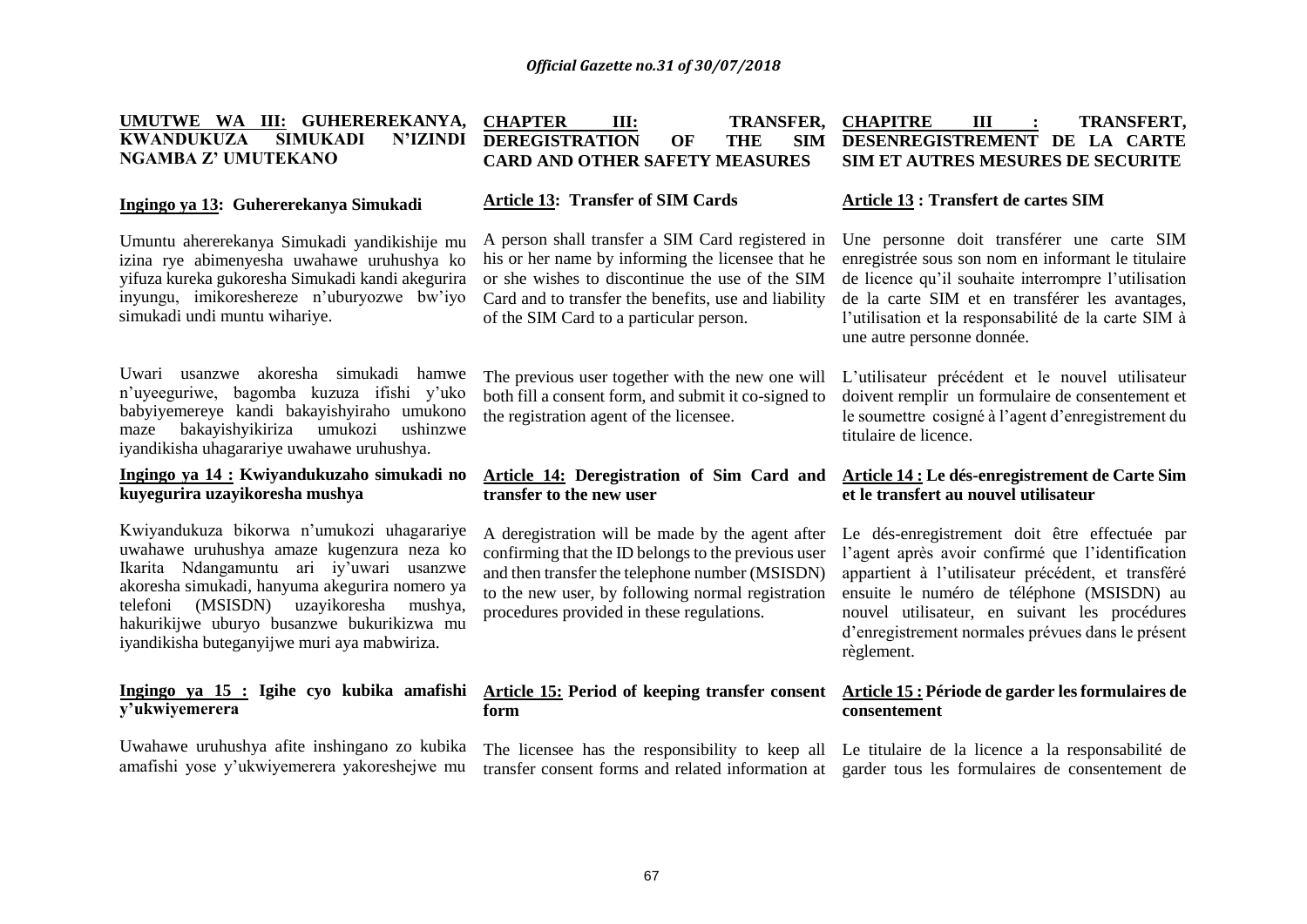ihererekanya ndetse n'amakuru ajyanye naryo mu least, for a period of six (6) months after the transfert et les informations connexes, au moins, gihe kingana nibura n'amezi atandatu (6) rikozwe.

#### **Ingingo ya 16: Guhinduza Simu**

Uburyo bukurikizwa mu kwandikisha Simukadi im card registration procedures provided in this buteganyijwe muri aya mabwiriza bugomba gukurikizwa n'umufatabuguzi wifuza guhinduza Simukadi.

#### **Ingingo ya 17: Ishyirwaho ry'ububiko rusange bw'amakuru asangiwe bw'Intumwa y'Uwahawe uruhushya**

Uwahawe uruhushya agomba gushyiraho uburyo bukurikizwa busobanuwe neza kugira ngo akumire iyandikishya rya Simukadi rinyuranyije n'amategeko.

Ububiko rusange bw'amakuru asangiwe bw'intumwa ihagarariye uwahawe uruhushya bubitswe n'Urwego Ngenzuramikorere bugomba kuzuzwa na buri wese mu bahawe uruhushya hamwe n'amakuru yose yerekeye ababahagarariye, kugirango hakurikiranwe imyitwarire n'imyifatire yabo mu kazi.

Inzego zishinzwe umutekano no kubahiriza amategeko hamwe na NIDA bigomba kwemerewa kugera kuri ubwo bubiko rusange bw'amakuru asangiwe bw'intumwa y'uwahawe uruhushya.

#### **Ingingo ya 18 : Kugenzura Simukadi yandikishijwe ku ndangamuntu**

Abahawe uruhushya bategetswe gushyiraho uburyo butuma abafatabuguzi babo bagenzura, bifashishije umubare mugufi w'ibanga, nimero zose zandikishijwe ku mazina yabo mu rwego rwo

transfer.

#### **Article 16: SIM swap**

Regulation shall be followed by the subscriber who intends to carry out the SIM Swap.

#### **Article 17: Establishment of a central shared Agent database**

Every Licensee shall establish a clear internal procedure to curb illegal SIM registration.

A central shared Agent database established and hosted by the Regulatory Authority must be populated by licensees with details of agents, in order to monitor their conduct and behavior at the market.

Security and Law Enforcement agencies as well as NIDA must have access to that central shared Agent database.

#### **Article 18: Verification of SIM card registered under the ID**

pour une période de six (6) mois après le transfert.

#### **Article 16 : Permutation du SIM**

Les procédures d'enregistrement de cartes SIM prévues dans le présent Règlement doivent être suivies par l'abonné ayant l'intention d'effectuer la permutation du SIM.

#### **Article 17 : Création d'une base des données centrale d'Agent partagée**

Chaque titulaire de licence doit mettre en place, une procédure interne claire pour empêcher l'enregistrement illégal de la carte SIM.

Une base de données centrale d'Agent partagée établie et hébergée par l'Autorité de Régulation doit être remplie par tous les titulaires de licence où toutes les informations sur leurs agents sont conservées, afin de surveiller leurs agissements et leurs comportements sur le marché.

Les agents de sécurité et de mise en œuvre des lois ainsi que la NIDA doivent avoir accès à cette base de données centrale d'agents partagée.

#### **Article 18: Vérification de la carte SIM enregistrée sous la carte d'identité**

The Licensees are required to establish a system Les titulaires de la licence sont tenus d'établir un allowing their subscribers to check, through a système permettant à leurs abonnés de vérifier, par single short code all numbers registered under un seul code court, tous les numéros enregistrés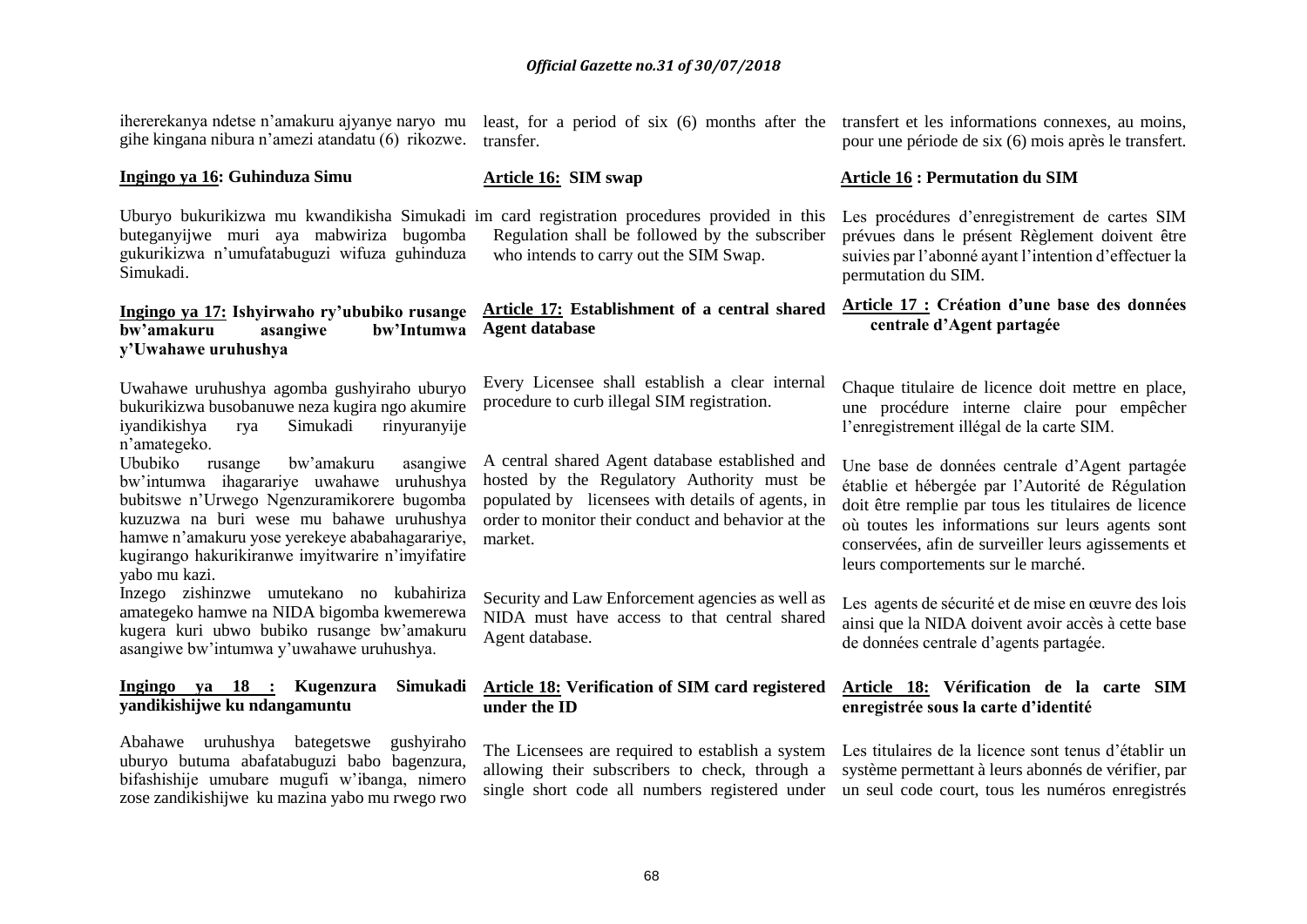| kugabanya ibikorwa by'uburiganya kuri Simukadi<br>zandikishijwe ku mazina yabo.                                                                                                                                                                                     | their names in order to minimize cases of<br>fraudulent SIM card registered under their names.                                                                                                                                                                                         | sous leurs noms afin de minimiser les cas<br>frauduleux de cartes SIM enregistrées sous leurs<br>noms.                                                                                                                                                                                                                                |
|---------------------------------------------------------------------------------------------------------------------------------------------------------------------------------------------------------------------------------------------------------------------|----------------------------------------------------------------------------------------------------------------------------------------------------------------------------------------------------------------------------------------------------------------------------------------|---------------------------------------------------------------------------------------------------------------------------------------------------------------------------------------------------------------------------------------------------------------------------------------------------------------------------------------|
| Ubu buryo bugomba kandi gutuma abafatabuguzi<br>babasha kwandukuza nomero zitazwi cyangwa<br>zitifuzwa ziturutse ku wahawe uruhushya uwo<br>ariwe wese.                                                                                                             | This system must also allow subscribers to<br>deregister unrecognized or undesired numbers<br>from any licensee.                                                                                                                                                                       | Ce système doit également permettre aux abonnés<br>de dés-enregistrer les numéros non reconnus ou<br>non désirés de tout titulaire de la licence.                                                                                                                                                                                     |
| Kwandikisha nomero<br>Ingingo ya<br>19:<br>nshyashya ku mufatabuguzi usanzwe                                                                                                                                                                                        | Article 19: Registering a new number to an<br>existing subscriber                                                                                                                                                                                                                      | Article 19 : Enregistrement d'un nouveau<br>numéro à un abonné existant                                                                                                                                                                                                                                                               |
| Iyo nomero nshyashya yanditswe ku mufatabuguzi<br>usanzwe, ahita abona ubutumwa kuri nomero<br>asanganywe bwerekana numero zose zanditswe<br>kuri iyo nomero y'indangamuntu. Ubwo butumwa<br>kandi bugomba kuba busaba kwemeza ko iyo<br>nomero nshya imwandikwaho. | If a new number is registered to an existing<br>subscriber, an SMS notification is sent to original<br>number indicating all numbers registered under<br>that ID in the new database. The notification SMS<br>shall also include a request for approval to register<br>the new number. | Lorsqu'un nouveau numéro est enregistré à un<br>abonné existant, une notification par SMS est<br>envoyée au numéro d'origine indiquant tous les<br>numéros enregistrés sous cet ID dans la nouvelle<br>base de données. La notification SMS doit<br>également inclure la demande d'approbation<br>d'enregistrement du nouveau numéro. |
| Ingingo ya 20:<br>Umubare ntarengwa wa<br>Simukadi                                                                                                                                                                                                                  | <b>Article 20: Limitation of number of SIM cards</b>                                                                                                                                                                                                                                   | Article 20: Limitation du nombre de cartes<br><b>SIM</b>                                                                                                                                                                                                                                                                              |
| Umubare ntarengwa wa Simukadi<br>umuntu<br>yemerewe gutunga hakurikijwe buri wese wahawe<br>uruhushya uteye ku buryo bukurikira:                                                                                                                                    | The limit of sim card ownership per each Licensee<br>is as follows:                                                                                                                                                                                                                    | La limite de la propriété de la carte SIM sous<br>chaque titulaire de licence est la suivante :                                                                                                                                                                                                                                       |
| 1) Simukadi eshatu (3) ku ndangamuntu<br>imwe:<br>Simukadi imwe (1) ku rwandiko<br>2)<br>rumwe rw'abajya mu mahanga.                                                                                                                                                | 1) Three (3) SIM under one ID;<br>One SIM (1) under one passport.<br>2)                                                                                                                                                                                                                | 1) Trois (3) cartes SIM sous une seule<br>carte d'identité ;<br>Une carte SIM (1) sous un seul<br>2)<br>passeport.                                                                                                                                                                                                                    |
| Icyakora,<br>umubare ntarengwa wa Simukadi                                                                                                                                                                                                                          | However, the maximum of SIM cards allowed for Cependant, le maximum de cartes SIM autorisées                                                                                                                                                                                           |                                                                                                                                                                                                                                                                                                                                       |

zemewe kuri mufatabuguzi ntugomba kurenga each subscriber must not exceed six (6) SIM cards pour chaque abonné ne doit pas dépasser six (6) Cartes SIM.

esheshatu (6).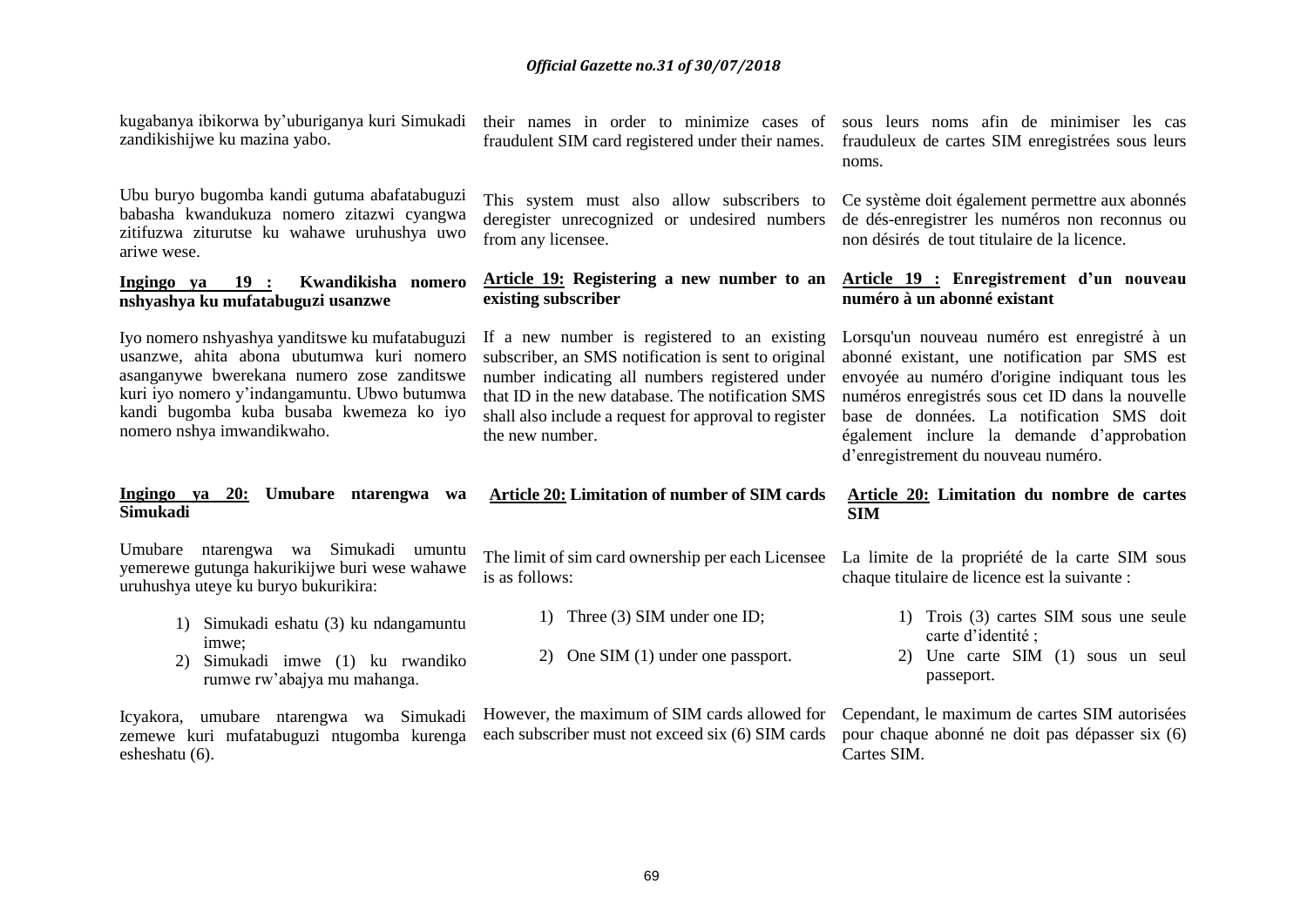hakenerwa simukadi y'inyongera, umufatabuguzi agomba kubisabira uruhushya Urwego Ngenzuramikorere.

#### **Ingingo ya 21: Uburyo bukurikizwa mu Article 21: SIM Card deregistration process kwandukuza Simukadi**

Uwahawe uruhushya agomba kwandukuza Simukadi abisabwe n'umufatabuguzi, nyuma yo kugenzura no kwemeza ko amakuru y'umufatabuguzi ahuye neze n'amakuru yo kwandikisha iyo Simukadi.

Amakuru yose arebana no kwandukuza simukadi agomba kubikwa nibura igihe cyàmezi atandatu (6), uhereye igihe kwandukuza byabereye.

Simukadi y'umuntu byatangajwe ko yapfuye igomba kwandukuzwa mu minsi mirongo itatu (30) nyuma y'imenyekanisha ry'uko yapfuye, rikozwe n'uwo mu muryango we cyangwa undi muntu wese, amaze kwerekana icyemezo cy'uko uwo mufatabuguzi yapfuye.

Uburyo bushya bukurikizwa mu kwandukuza Simukadi buteganyijwe mu gika cya mbere n'icya gatatu by'iyi ngingo bugomba gushyirwa mu bikorwa n'umuzungura wemewe n'amategeko.

card, a subscriber is required to seek approval from SIM supplémentaire, l'abonné doit demander the Regulatory Authority.

card.

All records concerning SIM Card de-registration Toute must be kept at least six (6) months, from the effective date of de- registration.

A family member or any other person, upon presentation of the death certificate of the subscriber, must deregister a SIM card of a person declared dead within thirty (30) days after the déclarée morte dans trente (30) jours après death declaration.

The legal successor shall undertake the new process of registration of a SIM card provided under paragraph one (1) and three (3) of this article.

Mu gihe hari impamvu zumvikana zituma If there is a justified need of an additional SIM Si pour des raisons valables, il y a besoin de carte l'autorisation auprès de l'Autorité de Régulation.

#### **Article 21 : Processus de dés-enregistrement de la carte SIM**

A licensee shall deregister a SIM card upon the Un titulaire de licence doit dés-enregistrer une request of the subscriber, after verifying and carte SIM à la demande de l'abonné, après avoir confirming that the subscriber's information vérifié et confirmé que les informations de match with the registration information of the SIM l'abonné correspondent aux informations d'enregistrement de la carte SIM.

> information concernant le désenregistrement de la carte SIM doit être gardée pendant au moins six (6) mois, à partir du jour effectif du dés-enregistrement*.*

> Un membre de la famille ou toute autre personne, sur présentation du certificat de décès de l'abonné, doit dés-enregistrer la carte SIM de la personne déclaration du décès.

> Le successeur légal doit effectuer la nouvelle procédure d'enregistrement d'une carte SIM prévue dans les paragraphes un (1) et deux (2) du présent article.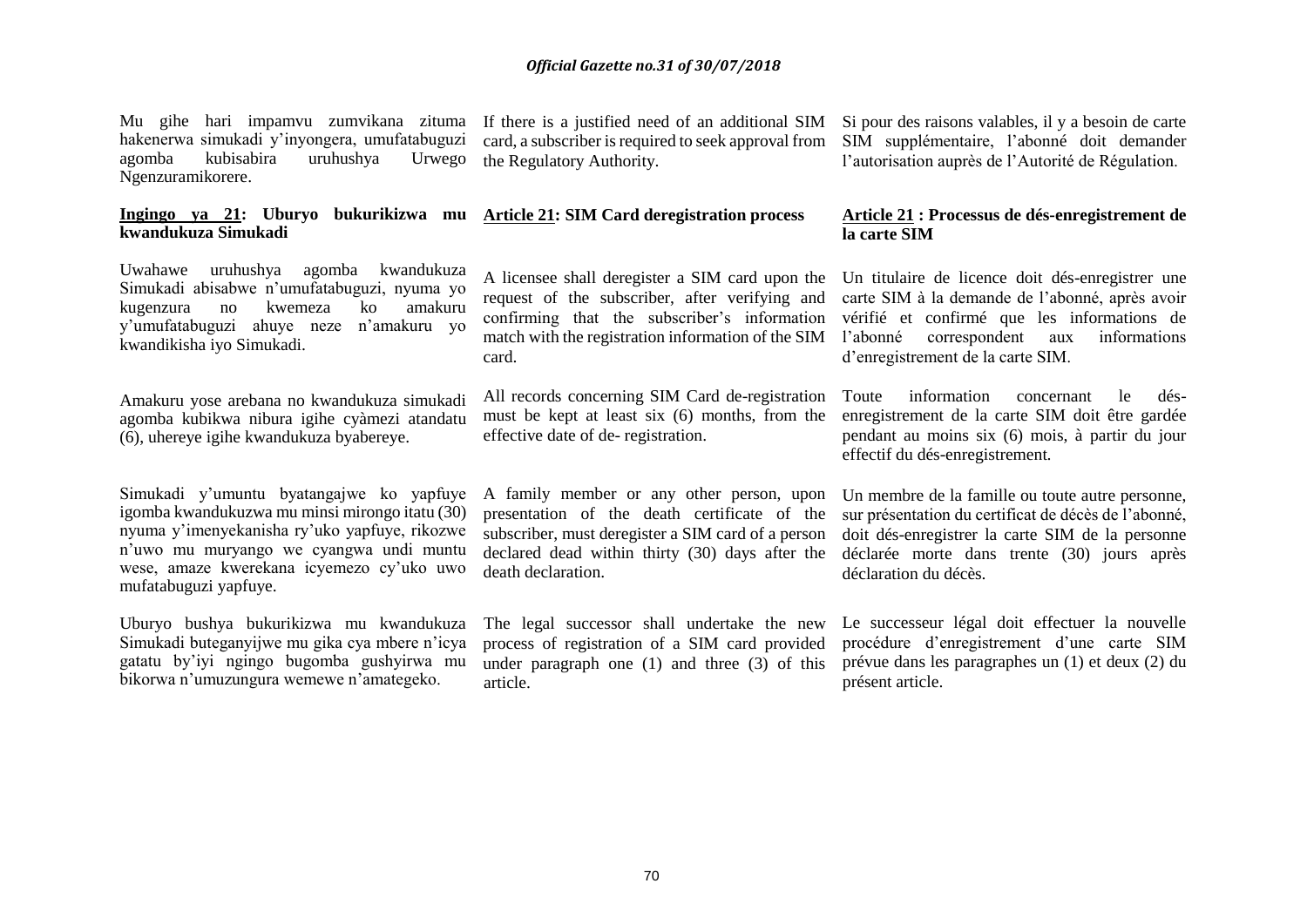**Ingingo ya 22 : Ihuzwa hagati y'ububiko bw'amakuru bw'ikigo cy'itumanaho rikoresha telefoni ngendanwa na NIDA** Abahawe impushya bagomba kugirana imikoranire myiza n'Ikigo cy'Igihugu gifite mu nshingano iyandikisha n'itangwa ry'indangamuntu ku bafite ubwenegihugu bw'u Rwanda. Iyemezwa rya numero yanditswe n'abahawe impushya, rikorerwa mu bubiko bw'amakuru bw'Ikigo cy'Igihugu gishinzwe indangamuntu kandi abahawe impushya bagomba guhita bahuza ayo makuru n'ayo bafite mu bubiko bwabo. **Article 22: Synchronization between mobile Article 22 : Synchronisation entre la base de telecom operator database and NIDA** The Licensees shall keep a good collaboration Les titulaires de licence doivent maintenir une with the national institution responsible for registration and identification of Rwandan Citizen. Formal validation of SIM registered by Licensees is done by the NIDA database, and operators shall have their databases synchronized. **données des opérateurs mobiles et NIDA** bonne collaboration avec l'institution nationale responsable de l'enregistrement et de l'identification du citoyen rwandais. La validation officielle de la carte SIM enregistrée par les titulaires de licences est effectuée par la base des données de NIDA, et les opérateurs doivent synchroniser leurs bases des données. **UMUTWE WA IV : IMIKORESHEREZE Y'UBUBIKO BW'AMAKURU BW'IKIGO DATABASE USE CY'ITUMANAHO CHAPTER IV: THE OPERATOR'S CHAPITRE IV : UTILISATION DE LA BASE DE DONNEES DE L'OPERATEUR Ingingo ya 23 : Inshingano z'uwahawe Article 23: Responsibility of Licensee in Article 23 : Responsabilité du titulaire de uruhushya ku birebana no gushyiraho no gufata neza** Ububiko bw'amakuru **cy'Itumanaho** Hakurikijwe aya mabwiriza, Uwahawe uruhushya afite inshingano zikurikira: a. gushyiraho no gufata neza ububiko bw'amakuru ajyanye n'umwirondoro w'abafatabuguzi bose biyandikishije, buzwi ku izina ry'"Ububiko bw'Amakuru bw'Ikigo cy'Itumanaho"; b. gushyiraho Ububiko bw'Amakuru bw'Ikigo cy'Itumanaho ku buryo abantu babyemerewe n'Itegeko cyangwa andi **relation to establishment and maintenance of Operator's Database** Under this regulation, the Licensee has the En vertu du présent règlement, le titulaire de following responsibilities: a. establish and maintain a database of all registered subscribers' information, to be known as "the Operator's Database"; b. establish operator's Database in such a manner as to ensure easy access to data by **licence en ce qui concerne l'établissement et la maintenance de la Base de données de l'Opérateur** licence a les responsabilités suivantes : a. établir et maintenir une base de données de toute information des abonnés enregistrés, appelée «la Base de Données de l'Opérateur»; b. établir la base des données de l'opérateur d'une manière à assurer un accès facile aux données, par les personnes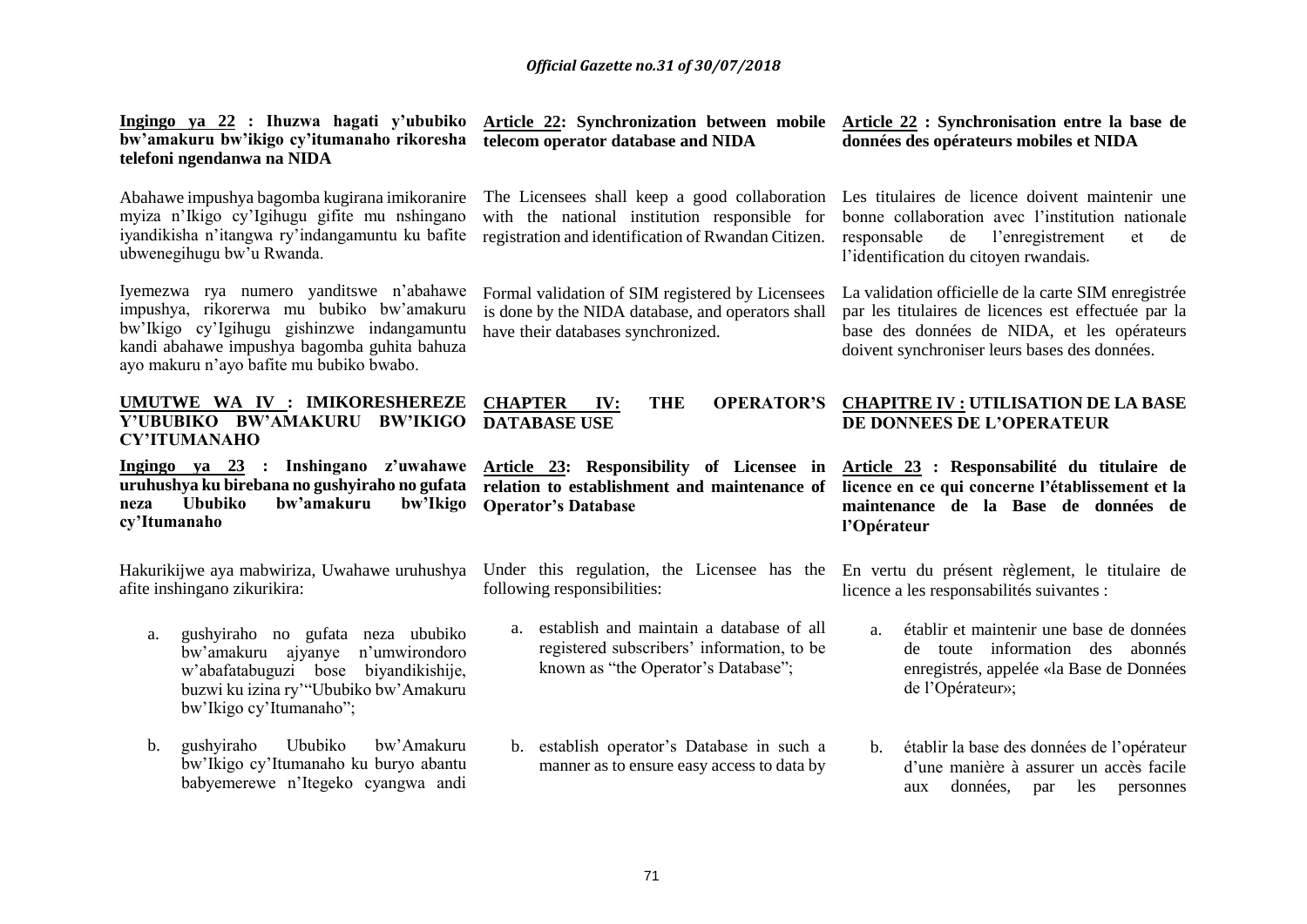mabwiriza ari bo bonyine babasha kubugeraho;

c. kugenzura no gufata neza ububiko bw'amakuru yerekeye Simukadi zandikishijwe no gufata izindi ngamba zishoboka zijyanye n'umutekano wabwo.

#### **Ingingo ya 24: Gukoresha amakuru umuntu yihariye ku giti cye**

Abahawe impushya ntibemerewe gukoresha amakuru ayo ari yo yose yihariye arebana n'abafatabuguzi babo batabanje kubyemererwa n'umufatabuguzi bireba, ku mpamvu iyo ari yo yose itajyanye n'impushya bahawe cyangwa amategeko n'amabwiriza ariho.

#### **Ingingo ya 25 : Uburenganzira bw'Urwego Ngenzuramikorere bwo kugera ku bubiko bw'amakuru bw'Ikigo cy'itumanaho**

Urwego Ngenzuramikore rugomba, kugera ku bubiko bw'amakuru zandikishijwe.

Uwahawe uruhushya agomba guha abakozi b'Urwego Ngenzuramikorere uburenganzira bwo kugera ku buryo ikigo cy'itumanaho gikoresha, aho gikorera, inyubako zacyo, amadosiye, ibitabo n'andi makuru byafasha Urwego Ngenzuramikorere kugenzura ko ikigo cyahawe uruhushya cyubahiriza neza aya mabwiriza.

only authorized persons by the Laws and relevant regulations;

c. care and control of the SIM Card registration database with necessary security measures in place.

#### **Article 24: Use of personal Information**

The licensees are prohibited to use any personal information of their subscribers without prior consent of the concerned subscriber, for any reason outside the scope of the license and other existing laws and regulations.

#### **Article 25: Access to operator's Database by the Regulatory Authority**

The Regulatory Authority shall have access to L'Autorité de Régulation doit avoir accès à la base Simukadi SIM Card registration database.

> The licensee shall authorize the Regulatory Authority's officers access to its systems, premises, facilities, files, records and other data to effective compliance of this regulation.

exclusivement autorisées par la Loi et les règlements ;

c. prendre soins et contrôle de la base des données d'enregistrement des cartes SIM avec les mesures de sécurité nécessaires en place.

#### **Article 24 : Utilisation des Informations personnelles**

Il est interdit aux titulaires de licence d'utiliser toute information personnelle de leurs abonnés sans le consentement préalable de l'abonné concerné pour quelque raison que ce soit, contraire à la licence, aux lois et aux règlements en vigueur.

#### **Article 25 : Accès par l'Autorité de Régulation à la base des données de l'opérateur**

de données d'enregistrement des cartes SIM.

enable the Regulatory Authority to inspect the registres et toute autre donnée pour permettre Le titulaire de licence doit autoriser les agents de l'Autorité de Régulation à accéder à ses systèmes, ses prémisses, ses installations, ses dossiers, ses l'Autorité de Régulation de contrôler l'application effective du présent règlement.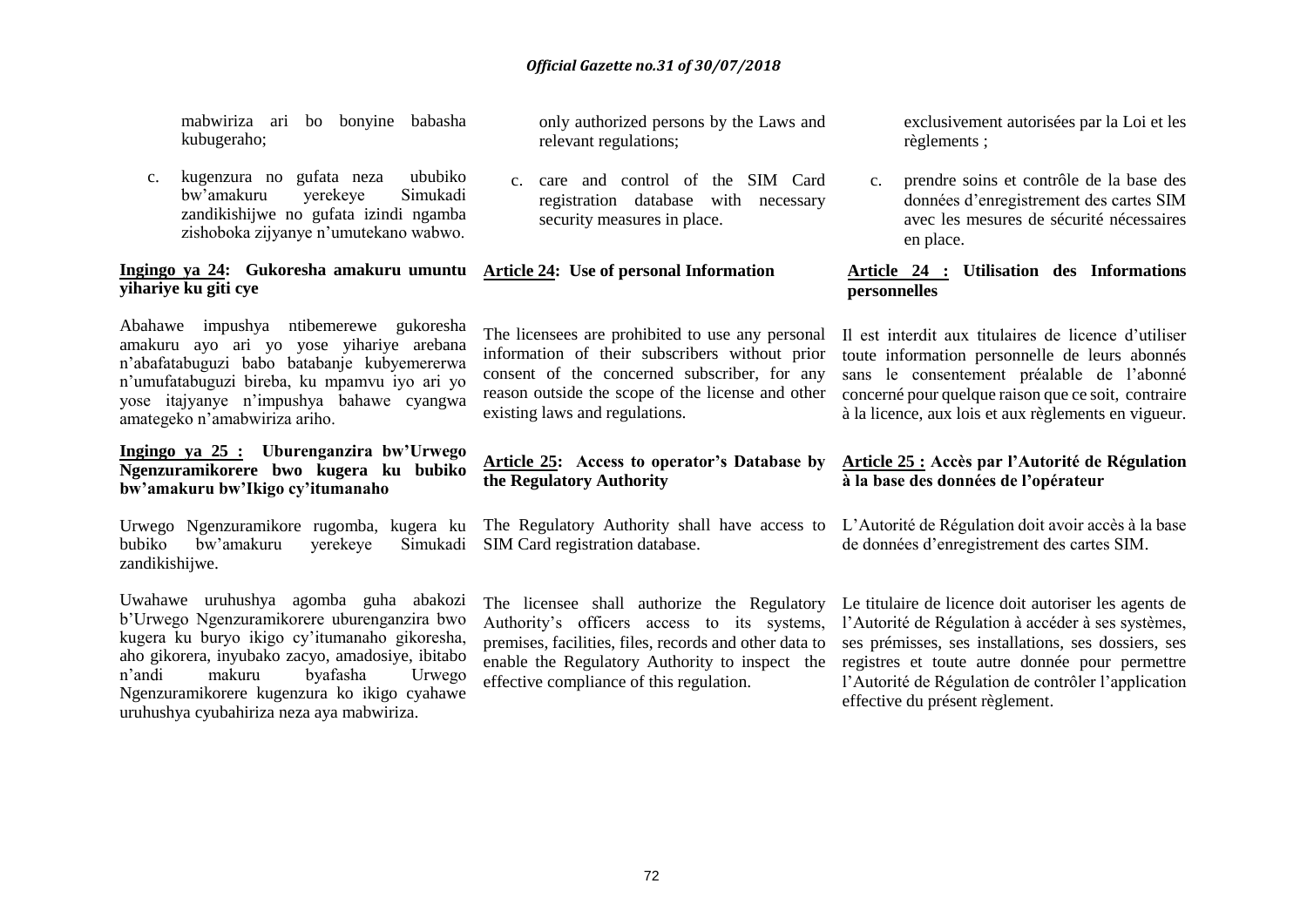| y'abafatabuguzi bikozwe n'abandi bantu                                                                                                                                                                 | by other perso                                       |
|--------------------------------------------------------------------------------------------------------------------------------------------------------------------------------------------------------|------------------------------------------------------|
| Abandi bantu ntibagomba kwemererwa kugera ku<br>yerekeye abafatabuguzi keretse<br>makuru<br>biteganijwe n'itegeko cyangwa n'icyemezo<br>cy'urukiko.                                                    | Third parties<br>subscriber info<br>or a court order |
| Ingingo ya 27: Kurinda amakuru no kuyagirira                                                                                                                                                           | <b>Article 27: Da</b>                                |
| ibanga<br>Mu rwego rwo kurinda amakuru no kubika ibanga,<br>hagomba kwitabwa kuri ibi bikurikira:                                                                                                      | For the pur<br>confidentiality,<br>consideration:    |
| 1) Umufatabuguzi wese ufite amakuru<br>yihariye abitswe mu bubiko bw'amakuru<br>y'Ikigo cy'itumanaho afite uburenganzira<br>bwo kuyareba no gusaba ko yahuzwa<br>n'igihe akanakorerwa ubugororangingo; | 1)<br>Any<br>inform<br>databa<br>inform<br>amend     |
| 2) Amakuru y'umufatabuguzi abitswe mu<br>bubiko bw'amakuru y'ikigo cy'itumanaho<br>agomba kugirwa ibanga kandi nta muntu                                                                               | The su<br>2)<br>operato<br>strictly                  |

3) Abahawe impushya batanga serivisi z'iyandikisha bagomba gufata ingamba zose za ngombwa kugira ngo babungabunge umwimerere kandi banakumire igikorwa icyo ari cyo cyose cyatuma amakuru yerekeye

cy'urukiko;

cyangwa ikigo bemerewe kugera ku makuru ayo ariyo yose y'umufatabuguzi ari mu bubiko bw'amakuru bw'ikigo cy'itumanaho, keretse igihe biteganyijwe muri aya mabwiriza cyangwa mu cyemezo

#### **Ingingo ya 26: Kugera ku makuru Article 26: Access to subscriber's information by other persons**

Third parties shall not be allowed to access Les tiers ne doivent pas être autorisés à accéder aux bether information unless required by the law or a court order.

#### **Article 27: Data protection and confidentiality**

rpose of data protection and the following shall be taken into

- subscriber whose personal nation is stored in the Operator's ase shall be entitled to view the said nation and to request updates and Iments thereto:
- $\alpha$  information stored in the or's database shall be held on a strictly confidential basis and no person or corporate body shall be allowed to access to any subscriber's information on the operator's database except where it is provided for in this regulation or unless ordered by the competent court;
- 3) Licensees providing registration services shall-take all necessary measures to preserve the integrity and prevent any corruption, loss or unauthorized disclosure of subscriber information;

#### **Article 26 : Accès aux informations de l'abonné par d'autres personnes**

informations sur les abonnés, sauf si la loi ou l'ordonnance judiciaire l'exige.

#### **Article 27 : Protection et confidentialité des données**

Aux fins de la protection des données et de la confidentialité, les éléments suivants doivent être pris en considération:

- 1) Tout abonné dont les informations personnelles sont stockées dans la base de données de l'Opérateur a le droit de revoir ces informations et de demander des miseà- jour et des modifications y relatives ;
- 2) Les informations sur les abonnés stockées dans la base de données de l'opérateur doivent être tenues sur une base strictement confidentielle et aucune autre personne physique ou morale ne peut accéder aux informations d'un abonné sur la Base de données de l'opérateur, sauf si tel accès est prévu dans le présent règlement ou exigé par une ordonnance judiciaire ;
- 3) Les titulaires des licences qui fournissent des services d'enregistrement doivent prendre toutes les mesures nécessaires pour préserver l'intégrité et empêcher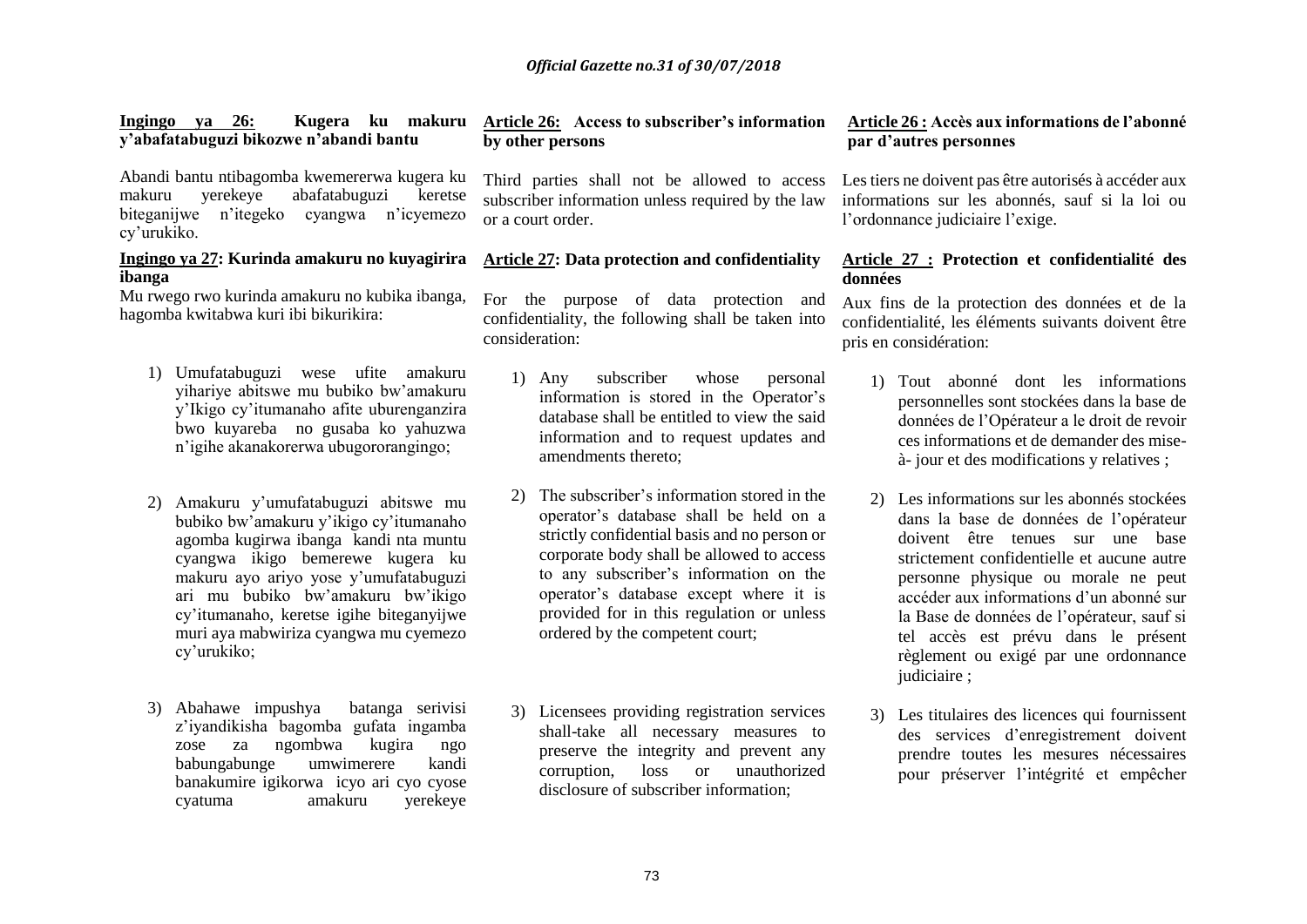umufatabuguzi yandura, abura cyangwa atangazwa mu buryo butemewe;

- 4) Abahawe impushya bagomba kubika amakuru yose yihariye babikijwe hakurikijwe aya mabwiriza;
- 5) Abahawe impushya batanga serivisi z'iyandikisha ntibemerewe kugumana amakuru yihariye y'umufatabuguzi uwo ariwe wese mu gihe bamaze kuyageza mu bubiko bw'amakuru bw'ikigo cy'itumanaho.

#### **UMUTWE WA V : IGENZURA N'IBIHANO BYO MU RWEGO RW'INGENZURAMIKORERE HAMWE N'UBUJURIRE**

#### **Ingingo ya 28: Igenzura**

Urwego Ngenzuramikorere rufite uburenganzira bwo gukurikirana, kugenzura no gutanga ibihano bikwiriye byo mu rwego rw'ubutegetsi abahawe impushya bateshutse ku nshingano zabo.

Bitabangamiye ibindi bihano biteganyijwe mu yandi mategeko abigenga, ikosa rikozwe n'uwahawe uruhushya rigomba guhanwa hakurikijwe ibiteganyijwe muri aya mabwiriza.

- 4) Licensees shall keep all personal information retained in accordance with this Regulation;
- 5) Licensees providing registration services shall not retain the personal data of any subscriber after transmission thereof to the operator's database.

**CHAPTER V: INSPECTION, CHAPITRE V : INSPECTION, SANCTIONS REGULATORY SANCTIONS AND APPEAL EN MATIERE DE REGULATION AINSI** 

#### **Article 28: Inspection**

The Regulatory Authority reserves the right to monitor, inspect and place appropriate administrative sanctions on defaulting licensees.

Without prejudice to other sanctions provided for in other relevant laws, a violating licensee shall be punished in accordance with the provisions of this regulation.

toute corruption, perte ou divulgation non autorisée d'information sur les abonnés ;

- 4) Les titulaires des licences doivent garder toutes les informations personnelles stockées conformément au présent règlement ;
- 5) Les titulaires des licences qui fournissent des services d'enregistrement ne doivent pas retenir les données personnelles d'un abonné après leur transmission à la base de données de l'opérateur.

**QUE L'APPEL**

#### **Article 28 : Inspection**

L'Autorité de Régulation se réserve le droit de surveiller, d'inspecter et d'infliger des sanctions administratives appropriées sur les titulaires de licence qui manquent à leurs engagements.

Sans préjudice aux autres sanctions prévues par d'autres lois en la matière, toute violation par un titulaire de licence est punie conformément aux dispositions du présent règlement.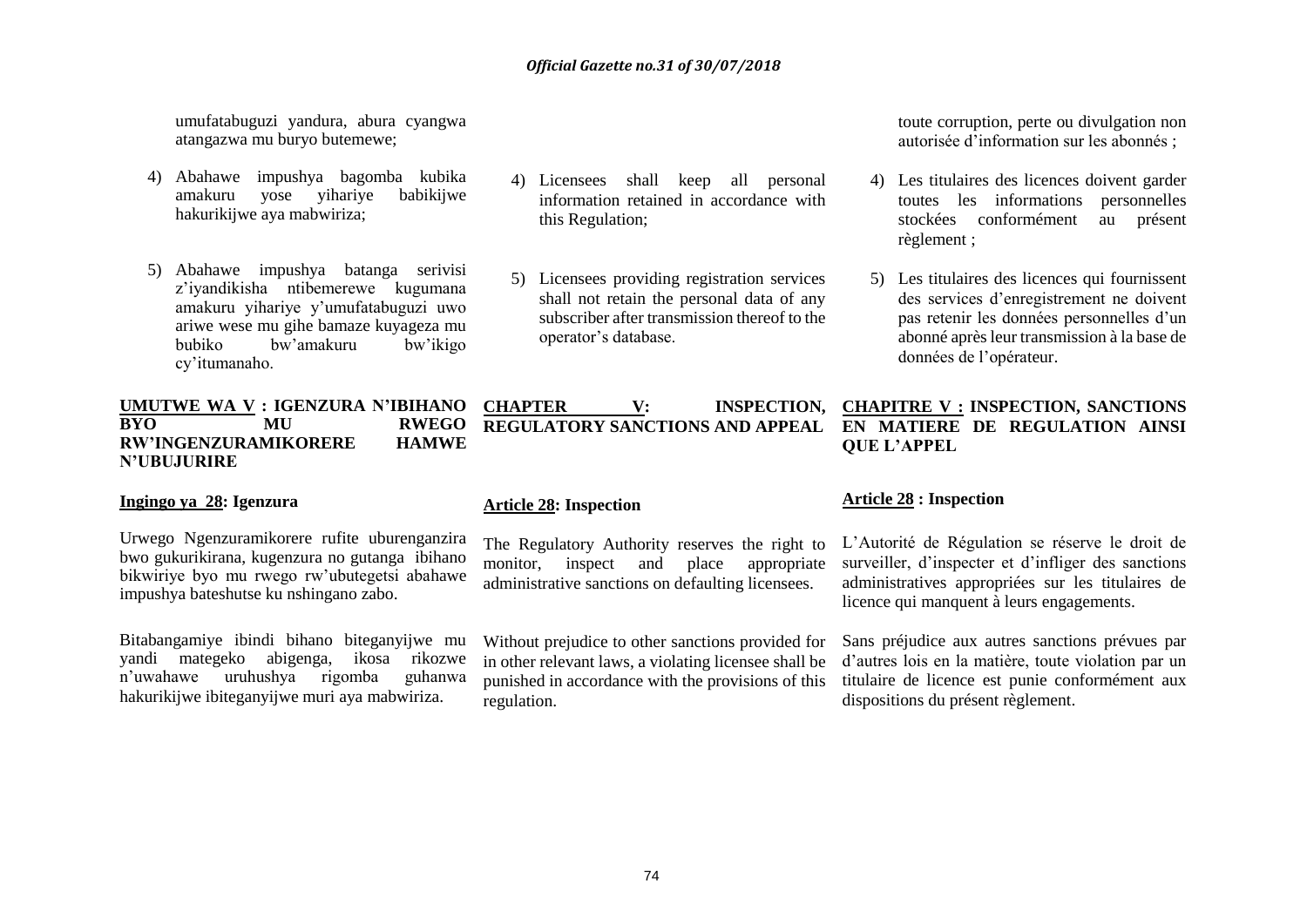**Ingingo ya 29: Kutubahiriza ibisabwa mu Article 29: Non-compliance with activation gushyira no gukura umufatabuguzi ku and deactivation requirements muyoboro**

- 1) Uwahawe uruhushya wese ushyira Simukadi ku muyoboro cyangwa unanirwa kuyikuraho nk'uko biteganyijwe muri aya mabwiriza, ahanishwa ihazabu yo mu rwego rw'ubutegetsi ingana n'amafaranga y' u Rwanda miliyoni imwe n'ibihumbi magana atanu (1.500.000) kuri buri simukadi itanditswe ariko ikaba iri ku muyoboro kandi hatangwa igihano kingana n'icyo igihe habaye gusimbuza nimero kuri Simukadi mu buryo bunyuranyije n'amategeko.
- 2) Uwahawe uruhushya cyangwa intumwa ye bakoresha amakuru y'umufatabuguzi mu mirimo, yaba iy'ubucuruzi cyangwa ibindi bikorwa, batabanje kubyemererwa n'umufatabuguzi, bahanishwa ihazabu yo mu rwego rw'ubutegetsi y'amafaranga y'u Rwanda miliyoni ebyiri n'ibihumbi magana atanu (2.5000.000) kuri buri Simukadi.
- 3) Hatitawe ku biteganyijwe muri aya mabwiriza, uwahawe uruhushya wese cyangwa intumwa ye banyuranyije n'indi ngingo iyo ari yo yose y'aya mabwiriza bahanishwa ihazabu yo mu rwego rw'ubutegetsi ingana na miliyoni ebyiri z'amafaranga y'u Rwanda (2.000.000 ) Frw.

1) Any licensee who activates or fails to deactivate a SIM Card as provided for in this Regulation is liable to administrative fine of one million five hundred thousand (1,500,000) Rwandan francs for each unregistered but activated SIM Card, and the same administrative fine is applied in case of illegal swap.

- 2) A licensee or its agent who uses the subscriber's information in any business, commercial or other transactions, without subscriber's consent, are liable to administrative fine of two million five hundred thousand (2,500,000) Rwandan francs per SIM Card.
- 3) Notwithstanding the provisions of this regulation, any licensee or its agents who shall breach any other provision of this regulation shall be liable to administrative fine of two million (2,000,000) Rwandan francs.

#### **Article 29 : Non-respect des conditions d'activation et de désactivation**

- 1) Tout titulaire de licence qui active ou omet de désactiver une carte SIM conformément au présent règlement est passible d'une amende administrative d'un million cinq cent mille (1.500.000) de francs rwandais pour chaque carte SIM non enregistrée mais activée, et la même amende administrative s'applique en cas de permutation illégale.
- 2) Le titulaire de licence ou son agent qui utilise les informations de l'abonné dans des activités commerciales ou autres transactions, sans le consentement de l'abonné, est passible d'une amende administrative de deux millions cinq cents mille (2.500.000) de francs rwandais par carte SIM.
- 3) Nonobstant les dispositions du présent règlement, tout titulaire de licence ou son agent qui viole toute autre disposition du présent règlement est passible d'une amende administrative de deux millions (2.000.000) de francs rwandais.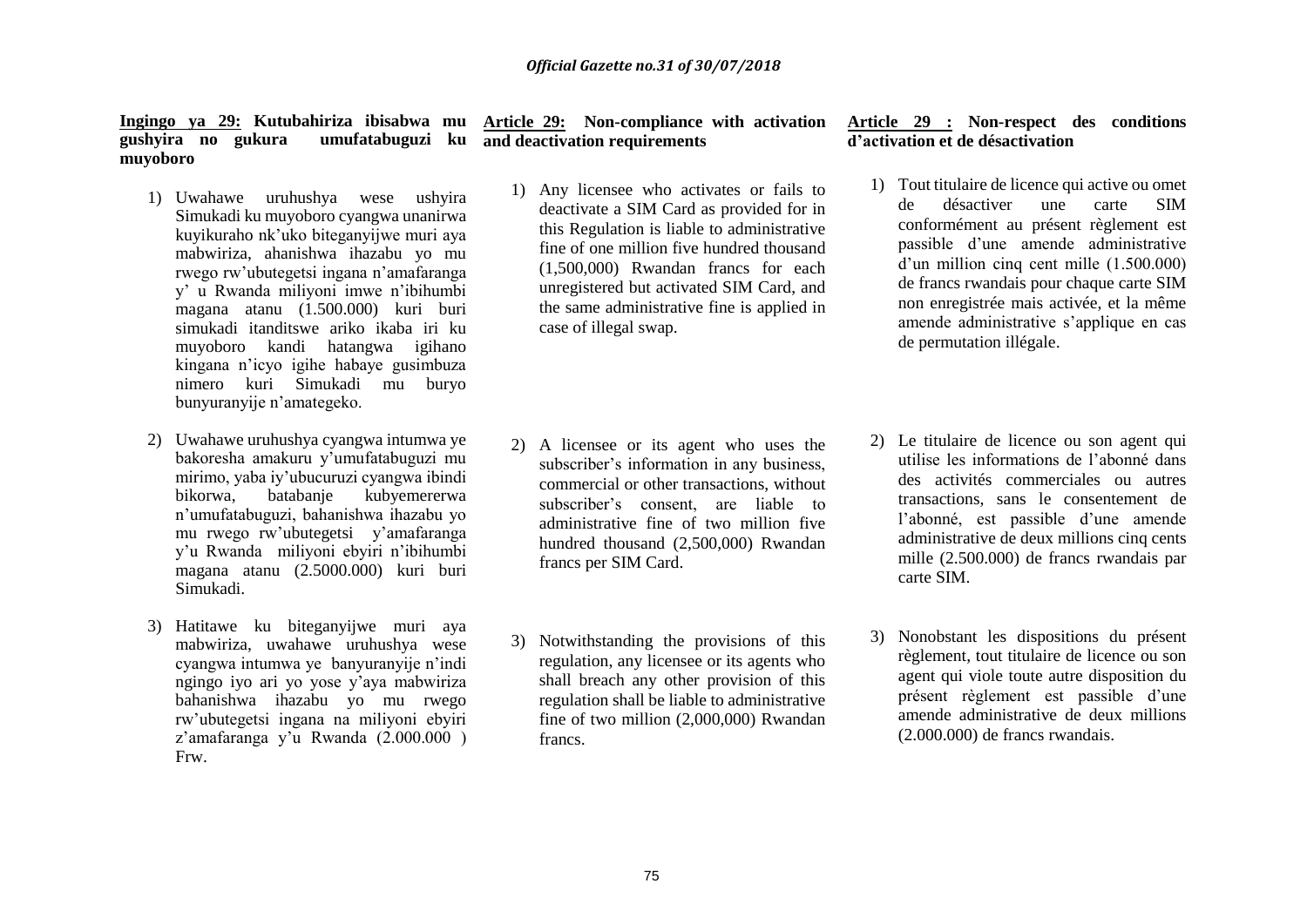| 30<br>ya<br>Kujuririra<br>Ingingo<br>Ngenzuramikorere                                                                                                                                                              | Inama Article 30: Appeal to the Regulatory Board                                                                                                                                                                  | <b>Article 30 : Recours</b><br>auprès du Conseil de<br><b>Régulation</b>                                                                                                                                                             |
|--------------------------------------------------------------------------------------------------------------------------------------------------------------------------------------------------------------------|-------------------------------------------------------------------------------------------------------------------------------------------------------------------------------------------------------------------|--------------------------------------------------------------------------------------------------------------------------------------------------------------------------------------------------------------------------------------|
| Uwahawe<br>uruhushya<br>bireba<br>afite<br>wese<br>uburenganzira bwo kujurira igihe atanyuzwe<br>n'ihazabu yaciwe hakurikijwe aya mabwiriza.                                                                       | There is a right of recourse available to any<br>concerned-licensee dissatisfied by a fine imposed<br>by virtue of this regulation.                                                                               | Il existe un droit de recours reconnu à tout titulaire<br>de licence concerné qui n'est pas satisfait par<br>l'amende imposée en vertu du présent règlement.                                                                         |
| Uwahawe uruhushya wajuririye ihazabu yaciwe<br>ahabwa nibura integuza yanditse y'iminsi irindwi<br>(7) y'akazi kugirango azitabe ubujurire.                                                                        | The licensee making the appeal will be given at<br>least seven (7) working days advance written<br>notice of the date of the appeal hearing.                                                                      | Il sera donné à tout titulaire de licence qui interjette<br>appel une notification préalable écrite d'au moins<br>sept (7) jours ouvrables avant la date d'audience de<br>l'appel.                                                   |
| Mu gusuzuma ubujurire, impamvu ubujurire<br>zigomba gufatwa nk'ikibazo<br>bwashingiyeho<br>gishya kandi ibibazo bigasuzumwa byose uko<br>byakabaye.                                                                | At the recourse hearing, the grounds of appeal<br>shall be treated as a new complaint and the issues<br>shall be considered in their entirety.                                                                    | A l'audience de recours, les motifs d'appel doivent<br>être traités comme une nouvelle plainte et les<br>litiges doivent être examinés dans leur intégralité.                                                                        |
| Ibyemezo Inama Ngenzuramikorere ifashe kuri<br>ubwo bujurire bimenyeshwa uwahawe uruhushya<br>bireba mu gihe kitarenze iminsi irindwi (7) y'akazi<br>ibarwa uhereye igihe ubujurire bwasuzumiwe.                   | Decisions of the regulatory board, following the<br>appeal, are communicated to the concerned<br>licensee within seven (7) working days from the<br>date of the appeal hearing.                                   | Les décisions du conseil de régulation sur le<br>recours sont communiquées au titulaire de licence<br>concerné dans les sept (7) jours ouvrables suivant<br>la date d'audience de l'appel.                                           |
| Ibyemezo byafashwe n'Inama Ngenzuramikorere<br>bigomba gukurikizwa keretse iyo biteshejwe<br>agaciro n'icyemezo cy'urukiko rubifitiye ububasha.                                                                    | Decisions of the regulatory board shall be binding,<br>unless there are overruled by a competent court.                                                                                                           | Les décisions du conseil de régulation sont<br>contraignantes, à moins qu'elles soient annulées<br>par un tribunal compétent.                                                                                                        |
| UMUTWE WA VI: INGINGO ZISOZA                                                                                                                                                                                       | <b>CHAPTER VI: FINAL PROVISIONS</b>                                                                                                                                                                               | <b>CHAPITRE VI: DISPOSITIONS FINALES</b>                                                                                                                                                                                             |
| Ingingo ya 31: Igihe cy'inzibacyuho                                                                                                                                                                                | <b>Article 31: Transition period</b>                                                                                                                                                                              | <b>Article 31 : Période transitoire</b>                                                                                                                                                                                              |
| Abasanzwe barahawe impushya bose basabwe<br>kubahiriza ibiteganyijwe muri aya mabwiriza mu<br>gihe cy'amezi atandatu (6) abarwa uhereye ku<br>itariki ashyiriweho umukono na Perezida w'Inama<br>Ngenzuramikorere. | All existing Licensees are required to comply with<br>the provisions of this regulation in a period of six<br>(6) months, effective from the date of the signature<br>by the Chairperson of the Regulatory Board. | Tous les titulaires de licence existants sont tenus<br>de se conformer aux dispositions du présent<br>règlement dans un délai de six (6) mois, à compter<br>de la date de la signature par le Président du<br>Conseil de Régulation. |
|                                                                                                                                                                                                                    |                                                                                                                                                                                                                   |                                                                                                                                                                                                                                      |